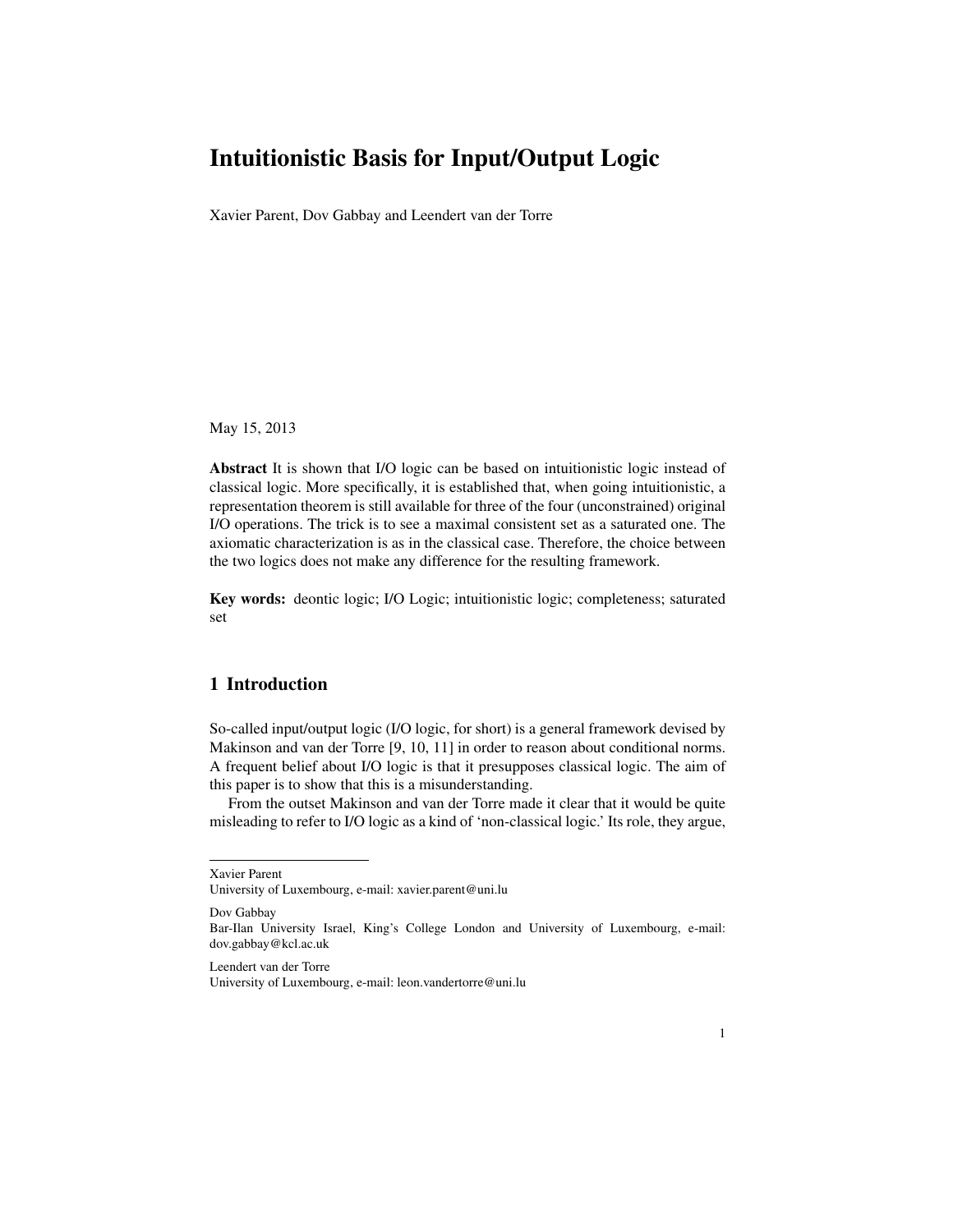is to study not some kind of non-classical logic, but "a way of using the classical one" [9, p. 384]. The basic intuition motivating the I/O framework is explained further thus, by contrasting an old and a new way to think about logic:

"From a very general perspective, logic is often seen as an 'inference motor', with premises as inputs and conclusions as outputs [...]. But it may also be seen in another role, as 'secretarial assistant' to some other, perhaps non-logical, transformation engine [...]. From this point of view, the task of logic is one of preparing inputs before they go into the machine, unpacking outputs as they emerge and, less obviously, co-ordinating the two." [9, p. 384]

In input/output logic, the meaning of the deontic concepts is given in terms of a set of procedures yielding outputs for inputs. Thus, the semantics may be called "operational" rather than truth-functional. This is where the black box analogy comes in. To some extent, the system can be viewed solely in terms of its input, output and transfer characteristics without any knowledge of its internal workings, which remain "opaque" (black). Logic is here reduced to an ancillary role in relation to it.

The picture of logic assisting a transformation engine appears to be very general: *prima facie* any base logic may act as a secretarial assistant. Still, the only input-output logics investigated so far in the literature are built on top of classical propositional logic. In particular, one of the key building blocks is the notion of maximal consistent set. In the context of logics other than classical logic, this notion will not do the required job. This raises the question of whether the framework is as general as one might think at first sight, and whether it can be instantiated using other logics. If the answer is positive, then one would like to know what properties of classical logic are essential for the completeness result to obtain.

As a first step towards clarifying these issues, we here consider the case of intuitionistic logic. The main observation of this paper is that, if I/O logic is built on top of the latter, then a representation theorem for three of the four standard I/O operations is still available. These are the so-called simple-minded, basic, and simple-minded reusable operations. What is more, the axiomatic characterization of the I/O operations remains the same. We will show that the job done by the notion of maximal consistent set in I/O logic can equally be done by its analog within intuitionistic logic, the notion of saturated set. The result is given for the unconstrained version of I/O logics dealing with obligation. It is the only one that comes with a known complete axiomatic characterization. The unconstrained version of I/O logics dealing with permission (see [11]), and the constrained version of I/O logics dealing with contrary-to-duties (see [10]) both come with a syntactical characterization or proof-theory. But strictly speaking this one is not an axiomatization. There are no soundness and completeness theorems relating operations to proof systems.

We also complement our positive results by a negative one concerning the fourth and last standard operation, called basic reusable. It is pointed out that the so-called rule of "ghost contraposition", which holds for the classically based operation, fails for its intuitionistic counterpart. The axiomatization problem for the latter I/O operation remains an open one.

This paper is organized as follows. Section 2 provides the required background. Section 3 gives the completeness results. Section 4 concludes, and provides some suggestions as to useful ways forward.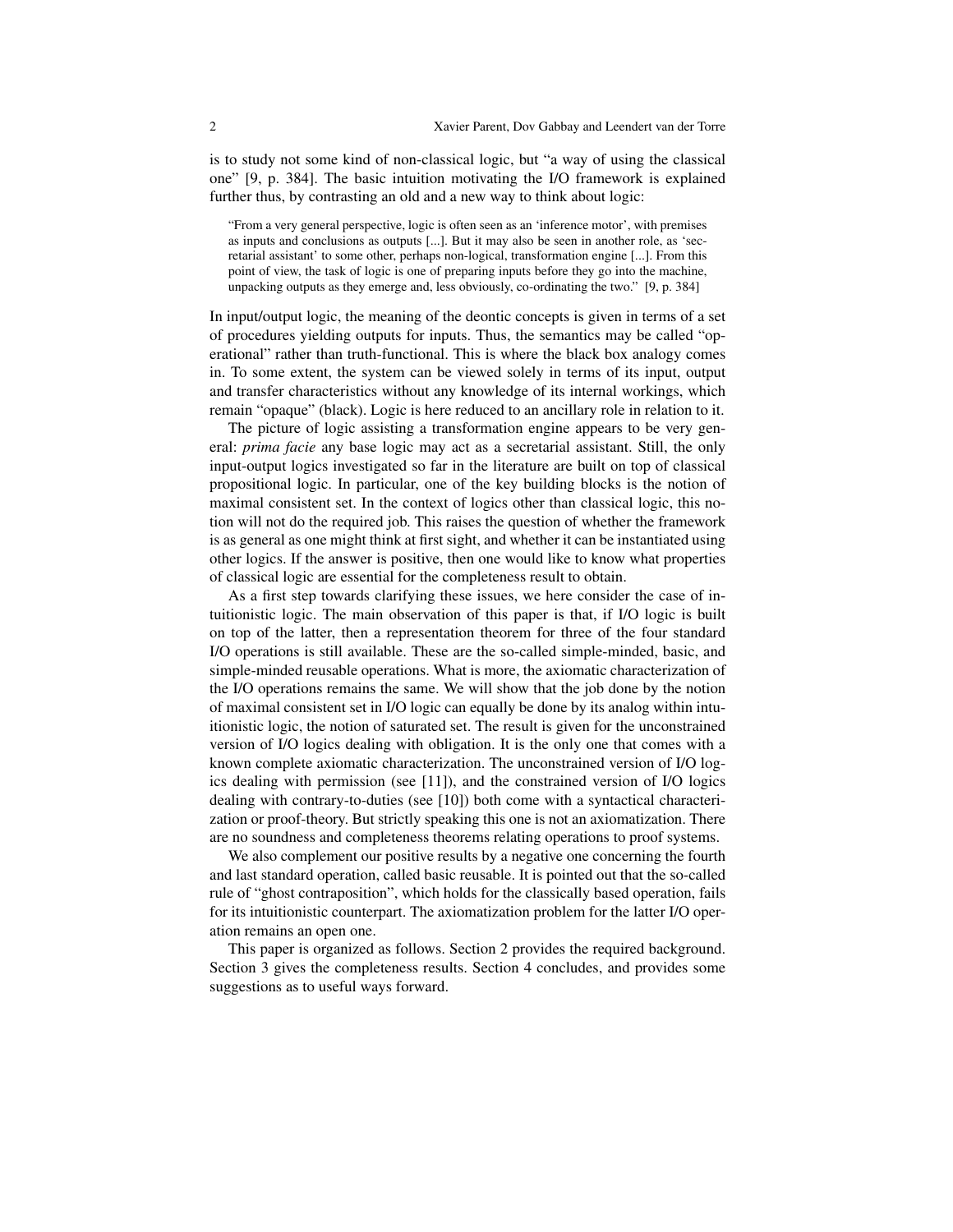## 2 Background

Subsection 2.1 presents the framework as initially defined by Makinson and van der Torre [9]. We shall refer to it as the initial framework. Subsection 2.2 explains how to change the base logic from classical to intuitionistic logic.

## *2.1 I/O Logic*

In input/output logic, a normative code is a (non-empty) set *G* of conditional norms, which is a (non-empty) set of ordered pairs  $(a, x)$ . Here  $a$  and  $x$  are two well-formed formulae (wff's) of propositional logic. Each such pair may be referred to as a generator. The body *a* is thought of as an input, representing some condition or situation, and the head  $x$  is thought of as an output, representing what the norm tells us to be obligatory in that situation.

Some further notation. *L* is the set of all formulae of propositional logic. Given an input *A*  $\subset$  *L*, and a set of generators *G*, *G*(*A*) denotes the image of *G* under *A*, i.e.,  $G(A) = \{x : (a, x) \in G \text{ for some } a \in A\}$ .  $Cn(A)$  denotes the set  $\{x : A \vdash x\}$ , where  $\vdash$ is the consequence relation used in classical logic. The notation  $x + y$  is short for  $x \vdash y$  and  $y \vdash x$ .

## 2.1.1 Semantics

As mentioned, I/O logic comes with an operational rather than truth-functional semantics. The meaning of the deontic concepts is given in terms of a set of procedures yielding outputs for inputs. The following I/O operations can be defined.

Definition 1 (I/O operations). Let *A* be an input set, and let *G* be a set of generators. The following input/output operations can be defined, where a complete set is one that is either maximal consistent<sup>1</sup> or equal to  $L$ :

> $out_1(G,A) = Cn(G(Cn(A)))$  $out_2(G,A) = \bigcap \{Cn(G(V)) : A ⊂ V, Vcomplete\}$  $out_3(G,A) = \bigcap \{Cn(G(B)): A \subseteq B \supseteq Cn(B) \supseteq G(B)\}$  $out_4(G,A) = \bigcap \{Cn(G(V)) : A ⊆ V ⊇ G(V), Vcomplete\}$

 $out_1(G,A), out_2(G,A), out_3(G,A)$  and  $out_4(G,A)$  are called "simple-minded" output, "basic" output, "simple-minded reusable" output, and "basic reusable" output, respectively.

<sup>&</sup>lt;sup>1</sup> The set is consistent, and none of its proper extensions is consistent.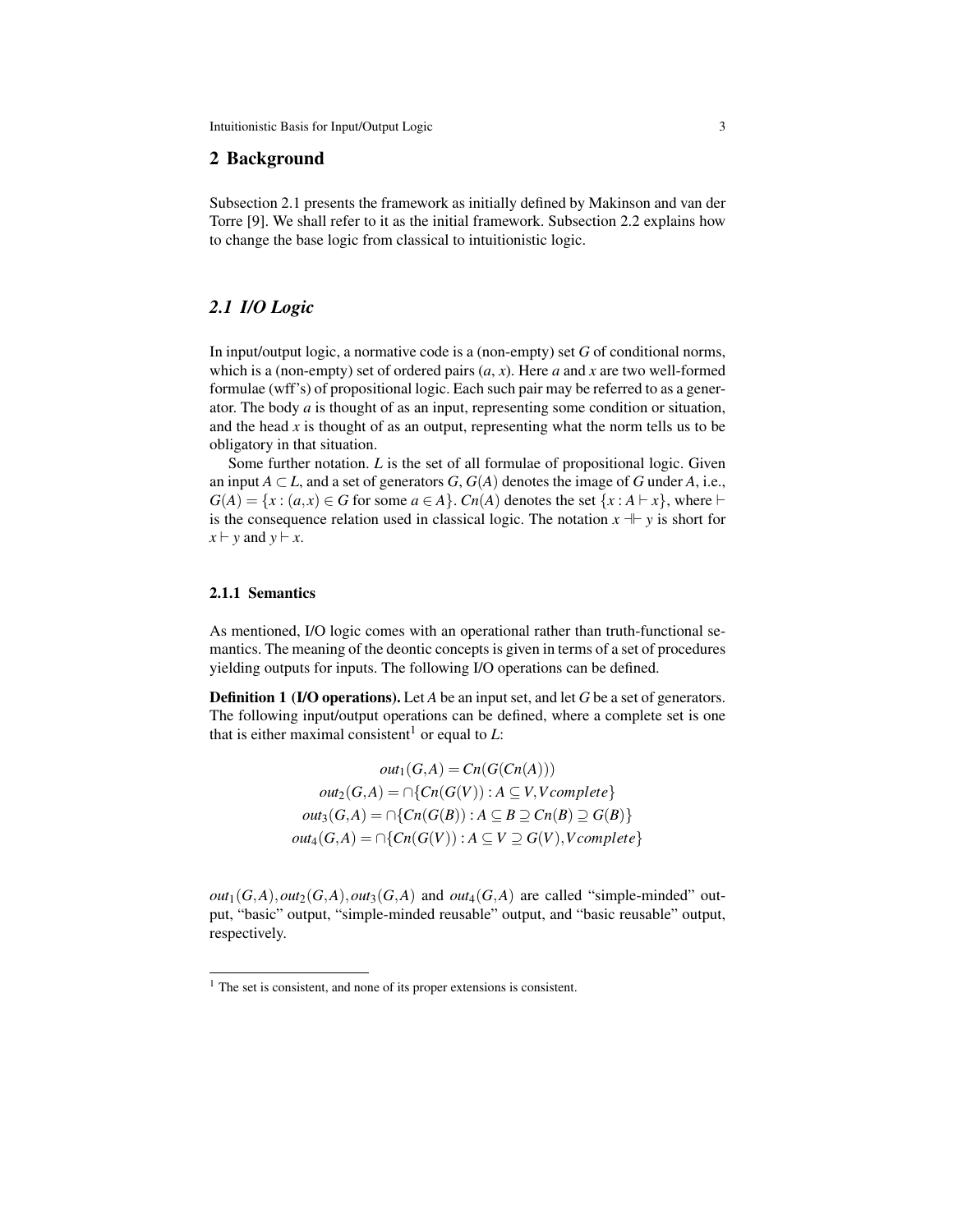These four operations have four counterparts that also allow throughput. Intuitively, this amounts to requiring  $A \subseteq out_i(G,A)$  for  $i \in \{1,2,3,4\}$ . In terms of the definitions, it is to require that *G* is expanded to contain the diagonal, i.e., all pairs  $(a, a)$ . The throughput version of the I/O operations will be put to one side in this preliminary study.

#### 2.1.2 Proof-theory

Put  $out_i(G) = \{(A, x) : x \in out_i(G, A)\}\$  for  $i \in \{1, 2, 3, 4\}$ . This definition leads to an axiomatic characterization that is much alike those used for conditional logic.

The specific rules of interest here are described below. They are formulated for a singleton input set *A* (for such an input set, curly brackets will be omitted). The move to an input set *A* of arbitrary cardinality will be explained in a moment.

(SI) 
$$
\frac{(a,x) \quad b \vdash a}{(b,x)}
$$
  
\n(WO) 
$$
\frac{(a,x) \quad x \vdash y}{(a,y)}
$$
  
\n(AND) 
$$
\frac{(a,x) \quad (a,y)}{(a,x \land y)}
$$
  
\n(OR) 
$$
\frac{(a,x) \quad (b,x)}{(a \lor b,x)}
$$
  
\n(CT) 
$$
\frac{(a,x) \quad (a \land x,y)}{(a,y)}
$$

SI, WO, and CT abbreviate "strengthening of the input", "weakening of the output", and "cumulative transitivity" respectively.

Given a set *R* of rules, a derivation from a set *G* of pairs  $(a, x)$  is a sequence  $\alpha_1, \ldots$  $\alpha_n$  of pairs of formulae such that for each index  $0 \le i \le n$  one of the following holds:

- $\alpha_i$  is an hypothesis, i.e.  $\alpha_i \in G$ ;
- $\alpha_i$  is  $(\top, \top)$ , where  $\top$  is a zero-place connective standing for 'tautology';
- $\alpha_i$  is obtained from preceding element(s) in the sequence using a rule from *R*.

The elements in the sequence are all pairs of the form  $(a, x)$ . Derivation steps done in the base logic are not part of it.

A pair  $(a, x)$  of formulae is said to be derivable from G if there is a derivation from *G* whose final term is  $(a, x)$ . This may be written as  $(a, x) \in deriv(G)$ , or equivalently  $x \in deriv(G, a)$ . A subscript will be used to indicate the set of rules employed. The specific systems of interest here will be referred to as  $deriv_1$ ,  $deriv_2$ , *deriv*3, and *deriv*4. They are defined by the rules {SI, WO, AND}, {SI, WO, AND, OR}, {SI, WO, AND, CT}, and {SI, WO, AND, OR, CT}, respectively. Note that,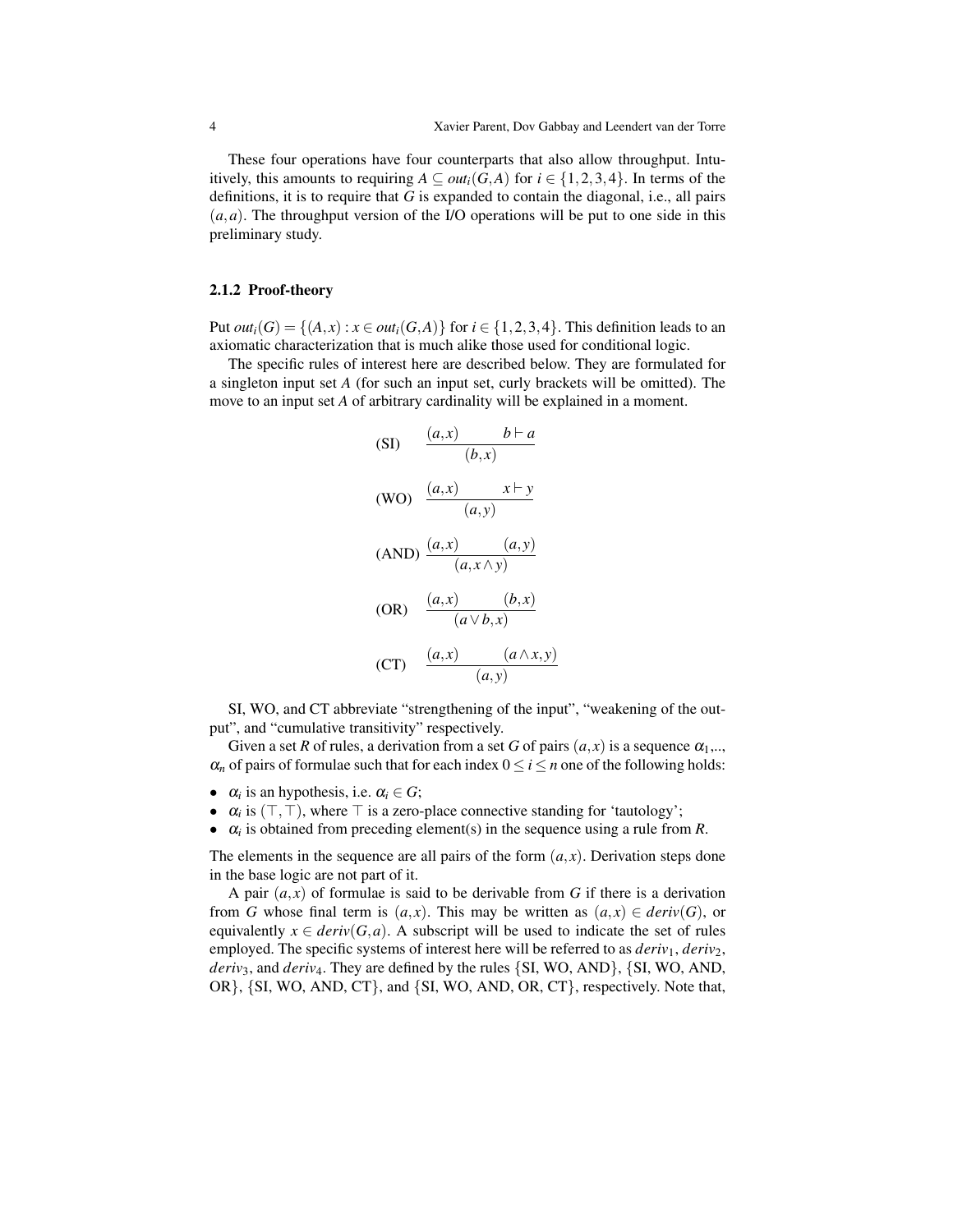given (SI), (CT) can be strengthened into plain transitivity ("From  $(a, x)$  and  $(x, y)$ , infer  $(a, y)$ ").

When *A* is a set of formulae, derivability of  $(A, x)$  from *G* is defined as derivability of  $(a, x)$  from *G* for some conjunction  $a = a_1 \wedge ... \wedge a_n$  of elements of *A*. We understand the conjunction of zero formulae to be a tautology, so that  $(0, a)$  is derivable from *G* iff  $(\top, a)$  is.

The following applies:

#### Theorem 1 (Soundness and completeness).

```
out_1(G,A) = deriv_1(G,A)out_2(G,A) = deriv_2(G,A)out_3(G,A) = deriv_3(G,A)out_4(G,A) = deriv_4(G,A)
```
*Proof.* See Makinson and van der Torre [9].  $\Box$ 

Table 1 shows the output operations, and the rules corresponding to them.

| Output operation                                    | Rules                        |
|-----------------------------------------------------|------------------------------|
| Simple-minded $(out_1)$                             | $\{SI, WO, AND\}$            |
| Basic $(out_2)$                                     | $\{SI, WO, AND\}+\{OR\}$     |
| Simple-minded reusable $(out_3)$ {SI, WO, AND}+{CT} |                              |
| Basic reusable $(out_4)$                            | $\{SI, WO, AND\}+\{OR, CT\}$ |

Table 1 I/O systems

## *2.2 Intuitionistic I/O logic*

This subsection describes the changes that must be made to I/O logic for it to be based on intuitionistic logic. We start with a few highlights on the latter. Those readers already familiar with intuitionistic logic and its Kripke semantics should pass directly to §2.2.2, returning to §2.2.1 if needed for specific points.

#### 2.2.1 Intuitionistic logic

Intuitionistic logic has its roots in the philosophy of mathematics propounded by Brouwer in the early twentieth century. According to Brouwer, truth in mathematics means the existence of a proof (cf [15].) Intuitionistic logic can, thus, be described as departing from classical logic in its definition of the meaning of a statement being true. In classical logic, a statement is 'true' or 'false', independently of our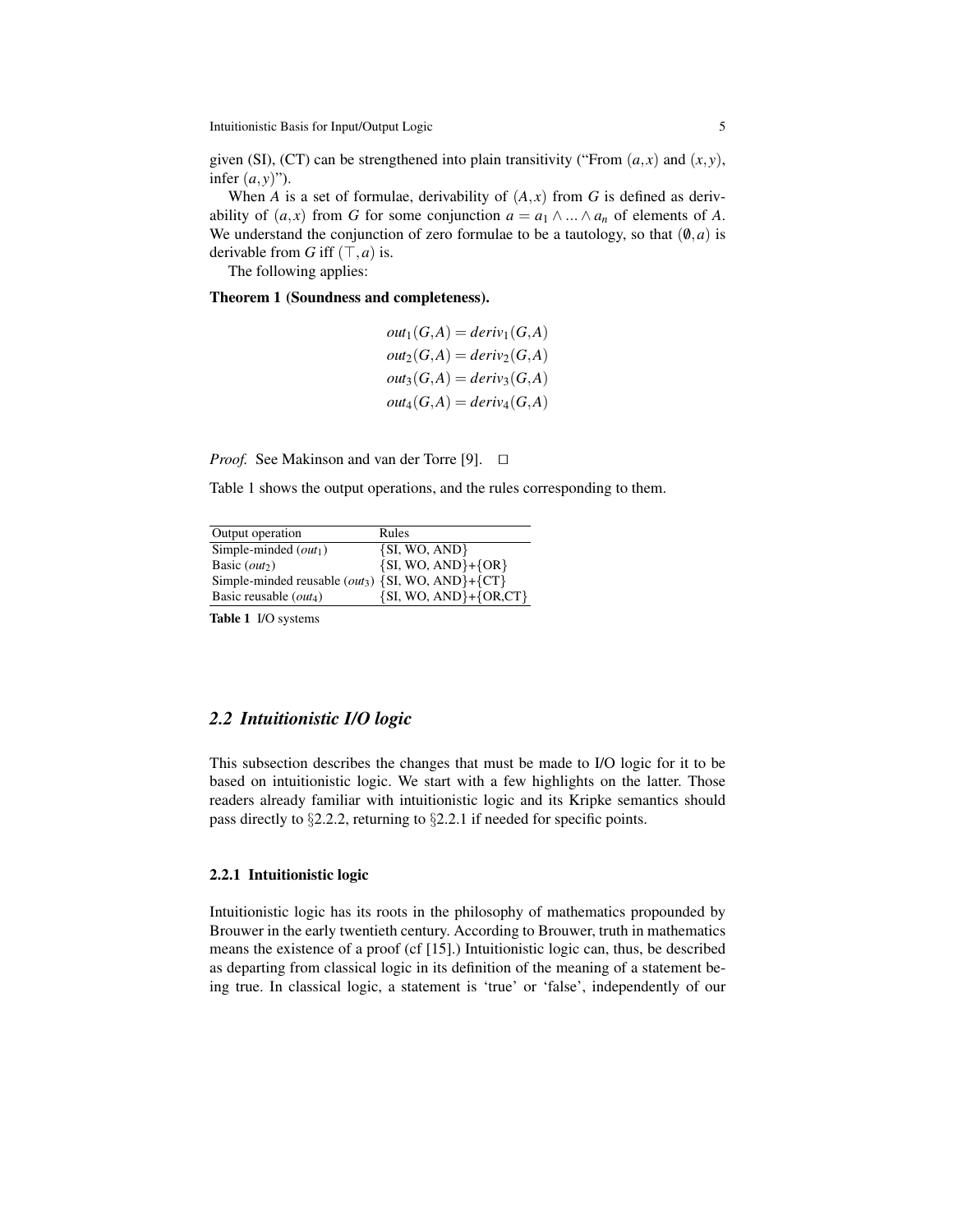knowledge concerning the statement in question. In intuitionistic logic, a statement is 'true' if it has been proved, and 'false' if it has been disproved (in the sense that there is a proof that the statement is false). As a result, intuitionistic logicians reject two laws of classical logic, among others. One is the law of excluded middle,  $a \vee \neg a$ , and the other is the law of double negation elimination,  $\neg \neg a \rightarrow a$ . Under the intuitionistic reading, an assertion of the form  $a \vee \neg a$  implies the ability to either prove or refute *a*. And a statement like  $\neg \neg a$  says that a refutation of *a* has been disproved. You may have an opinion that this is not the same as a proof (or reinstatement) of *a*; the truth of *a* may still be uncertain. Of course, even though intuitionistic logic was initially conceived as the correct logic to apply in mathematical reasoning, it would be a mistake to restrict the latter logic to the mathematical domain. The intuitionistic understanding of mathematical language may be generalized to all language, if one takes the notion of proof in a very broad sense. Most notably, Dummett (see e.g. [1]) championed such a generalization. The key idea is to assume that the meaning of a statement is always given by its justification conditions, i.e. the conditions under which one would be justified in accepting the statement. This is known as the verificationist theory of meaning.

In this paper, intuitionistic logic will be described as the minimal logic that both contains the *ex falso* rule

$$
(Ex false) \t a, \neg a \vdash b
$$

and allows for the deduction theorem:

(DT) 
$$
\Gamma \vdash a \to b \text{ iff } \Gamma, a \vdash b
$$

Classical logic allows for a stronger equivalence, namely:

(SDT) Γ ` (*a* → *b*)∨*c* iff Γ ,*a* ` *b*∨*c*

Below we list the main properties of  $\vdash$  to which we shall appeal later. They are taken from the discussion by Thomason [14]. From now onwards,  $\vdash$  and *Cn* will refer to intuitionistic rather than classical logic.

Group I

(Ref) If 
$$
a \in \Gamma
$$
, then  $\Gamma \vdash a$   
\n(Mon)  $\frac{\Gamma \vdash a}{\Gamma \cup \Delta \vdash a}$   
\n(Cut)  $\frac{\Gamma \vdash a \qquad \Gamma \cup \{a\} \vdash b}{\Gamma \vdash b}$   
\n(C) If  $\Gamma \vdash a$ , then  $\Gamma' \vdash a$  for some finite  $\Gamma' \subseteq \Gamma$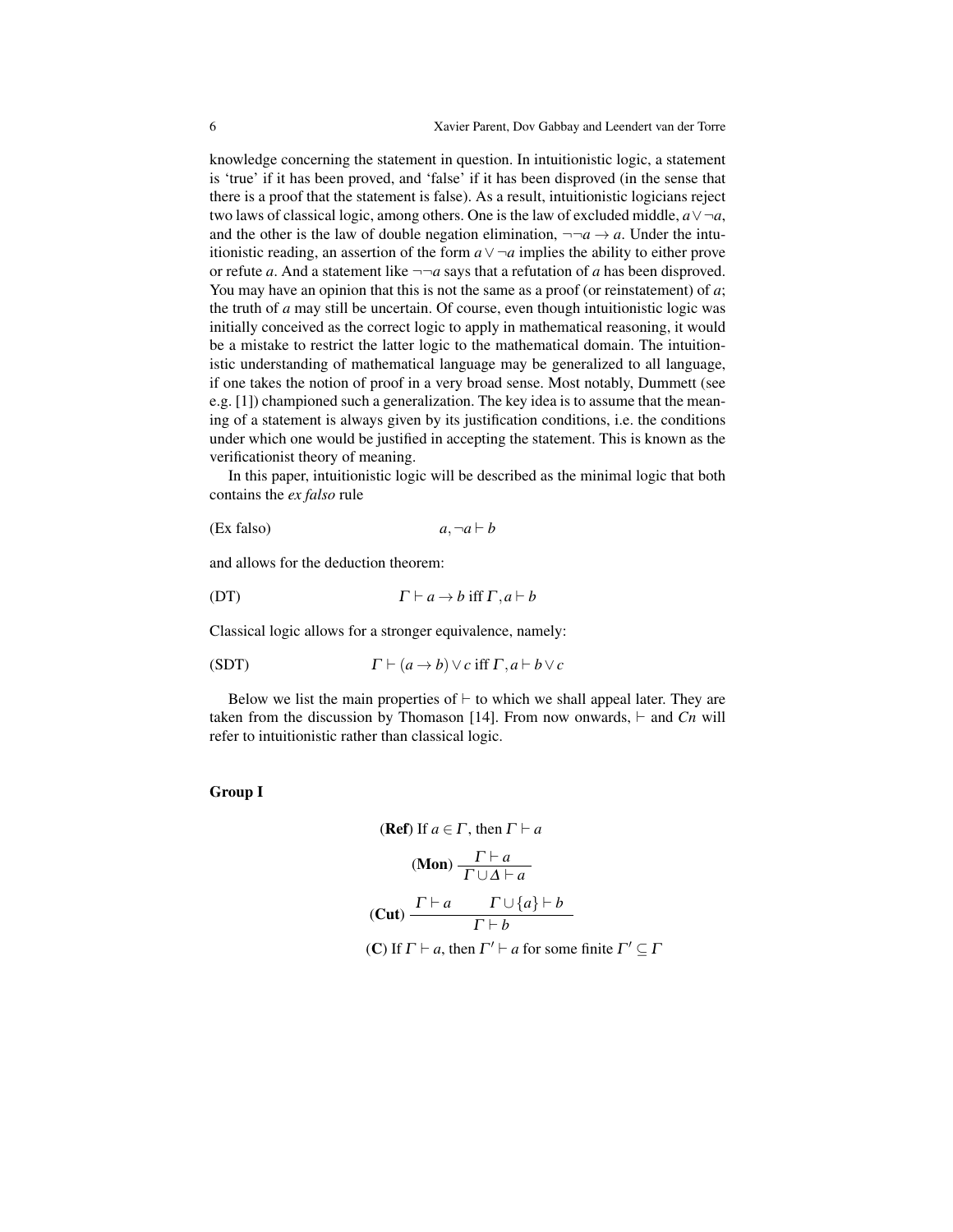The labels ( $\text{Ref}$ ), ( $\text{Mon}$ ), and  $(\text{C})$  are mnemonic for "Reflexivity", "Monotony", and "Compactness", respectively. (Cut) can be equivalently expressed as

$$
(\text{Cut}^*) \frac{\Gamma \vdash a \text{ for all } a \in A \qquad \Gamma \cup A \vdash b}{\Gamma \vdash b}
$$

Group II

$$
(\rightarrow : \mathbf{I}) \frac{\Gamma \cup \{a\} \vdash b}{\Gamma \vdash a \to b} \qquad (\rightarrow : \mathbf{E}) \frac{\Gamma \vdash a \qquad \Gamma \vdash a \to b}{\Gamma \vdash b}
$$
  

$$
(\vee : \mathbf{I}) \frac{\Gamma \vdash a}{\Gamma \vdash a \lor b} \frac{\Gamma \vdash b}{\Gamma \vdash a \lor b} \qquad (\vee : \mathbf{E}) \frac{\Gamma \cup \{a\} \vdash c \qquad \Gamma \cup \{b\} \vdash c \qquad \Gamma \vdash a \lor b}{\Gamma \vdash c}
$$
  

$$
(\wedge : \mathbf{I}) \frac{\Gamma \vdash a \qquad \Gamma \vdash b}{\Gamma \vdash a \land b} \qquad (\wedge : \mathbf{E}) \frac{\Gamma \vdash a \land b}{\Gamma \vdash a} \frac{\Gamma \vdash a \land b}{\Gamma \vdash b}
$$
  

$$
(\neg : \mathbf{I}) \frac{\Gamma \cup \{a\} \vdash b \qquad \Gamma \cup \{a\} \vdash \neg b}{\Gamma \vdash \neg a} \qquad (\neg : \mathbf{E}) \frac{\Gamma \vdash a \qquad \Gamma \vdash \neg a}{\Gamma \vdash b}
$$
  

$$
(\top : \mathbf{I}) \frac{\neg}{\Gamma \vdash \top}
$$

The rules in group I may be called "structural". They are also often referred to as the "Tarski conditions" in honor of Alfred Tarski who first saw their importance. Indeed these can be shown to express conditions that are jointly necessary and sufficient for propositions to be chained together in a derivation (see Makinson [8, §10.2]).

The rules in group II may be called "elementary". They can be classified as introduction or elimination rules depending on whether they allow us to introduce or eliminate a connective.  $\top$  has no elimination rule.

The principle (Ex falso) follows from (**Ref**) and ( $\neg$ :**E**). The reader may also easily verify that (DT) is derivable. One direction is just  $(\rightarrow)$ . For the other, assume  $\Gamma \vdash a \to b$ . By (Mon),  $\Gamma, a \vdash a \to b$ . By (Ref) and (Mon),  $\Gamma, a \vdash a$ . By ( $\to : E$ ),  $\Gamma$ ,  $a \vdash b$ , as required.

Negation in classical logic (so-called classical negation) is defined by  $(\neg \cdot I)$  and the rule

$$
(\neg \mathbf{E}') \frac{\Gamma, \neg a \vdash b \qquad \Gamma, \neg a \vdash \neg b}{\Gamma \vdash a}
$$

In the presence of (¬:E'), the laws  $\vdash a \lor \neg a$  and  $\vdash \neg \neg a \rightarrow a$  become derivable. It is noteworthy that (SDT) becomes derivable too. The proofs are omitted.

We write  $x[y/a]$  for the formula obtained by replacing, in *x*, all occurrences of atom *a* with *y*. Where  $\Gamma$  is a set of formulae, we write  $\Gamma[y/a]$  for  $\{x[y/a] : x \in \Gamma\}$ .

#### **Theorem 2 (Substitution theorem for derivability).** *If*  $\Gamma \vdash x$ , then  $\Gamma[y/a] \vdash x[y/a]$ .

*Proof.* This is [16, Theorem 5.2.4].  $\Box$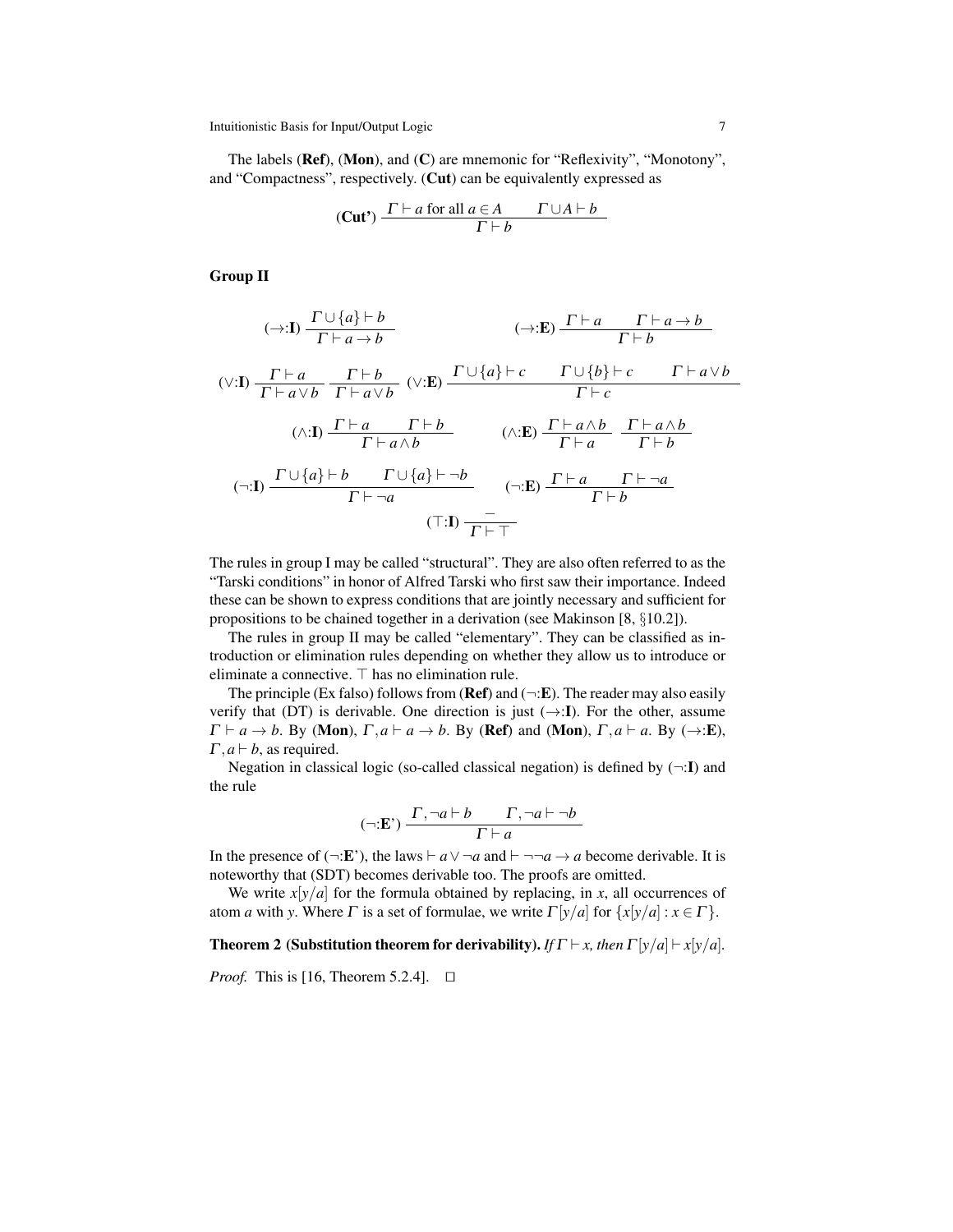If some formula  $y$  occurs in a formula  $x$ , the occurrence itself can be described by a sequence of natural numbers. It gives the so-called position of *y* in (the construction tree of) *x*. For instance, the second occurrence of *b* has position 22 in  $(a \wedge b) \rightarrow (a \vee b)$ . We write  $x[y]_p$  for the result of replacing the subformula at position  $p$  in  $x$  by  $y$ . The formal definition of the notion of position is as usual, and so is that of the ' $x[y]_p$ ' construct.<sup>2</sup> We have:

### **Theorem 3 (Replacement of equivalents).** *If*  $x_1 \oplus x_2$ , then  $x[x_1]_p \oplus x[x_2]_p$ .

*Proof.* The proof is standard, and is omitted.  $\square$ 

For future reference, we note the following facts.

### Lemma 1.

- (1)  $a \vdash a \lor b \text{ and } b \vdash a \lor b$
- (2)  $a \wedge b \vdash a \text{ and } a \wedge b \vdash b$
- (3)  $a \vdash b \rightarrow a$
- (4) *If a*  $\vdash$  *c* and *b*  $\vdash$  *c* then  $a \lor b \vdash c$
- (5) *If a*  $\vdash$  *c* then  $a \wedge b \vdash c$
- (6)  $a, b \vdash c \text{ iff } a \wedge b \vdash c$
- (7)  $a \pm a \wedge \top$
- (8)  $\top \vdash x$  whenever  $x \in Cn(\emptyset)$
- (9)  $a \wedge (a \rightarrow b) \vdash b$
- (10)  $a \wedge b \wedge (c \vee d) \vdash (a \wedge c) \vee (b \wedge d)$
- (11)  $Cn(\Gamma) = CnCn(\Gamma)$

*Proof.* For (1), we have  $a \vdash a$  by (**Ref**). Using (∨:**I**) it follows that  $a \vdash a \lor b$ . The argument for  $b \vdash a \lor b$  is similar.

For (2), by (Ref),  $a \wedge b \vdash a \wedge b$ . By ( $\wedge$ :E),  $a \wedge b \vdash a$ . The argument for  $a \wedge b \vdash b$ is the same.

For (3), by (**Ref**),  $a \vdash a$ . By (**Mon**),  $a, b \vdash a$ . By ( $\rightarrow$ :**I**),  $a \vdash b \rightarrow a$ .

For (4), assume  $a \vdash c$  and  $b \vdash c$ . By (Mon),  $a \lor b$ ,  $a \vdash c$  and  $a \lor b$ ,  $b \vdash c$ . By (Ref),  $a \vee b \vdash a \vee b$ . By ( $\vee$ :**E**),  $a \vee b \vdash c$  as required.

For (5), assume  $a \vdash c$ . By (Mon),  $a \land b$ ,  $a \vdash c$ . By (2) in this Lemma,  $a \land b \vdash a$ . By (Cut),  $a \wedge b \vdash c$ .

For (6). From left-to-right, assume  $a, b \vdash c$ . By (Mon),  $a \land b, a, b \vdash c$ . By (2) in this Lemma,  $a \wedge b \vdash a$ , and  $a \wedge b \vdash b$ . So, by (Cut'),  $a \wedge b \vdash c$  as required. From right-to-left, assume  $a \wedge b \vdash c$ . By (Ref) and (Mon),  $a, b \vdash a$  and  $a, b \vdash b$ . By ( $\wedge$ :I), *a*,*b*  $\vdash$  *a* ∧*b*. By (Mon), *a*,*b*,*a* ∧*b*  $\vdash$  *c*. By (Cut), *a*,*b*  $\vdash$  *c*.

For (7),  $a \wedge \top \vdash a$  is just a special case of (2). By (**Ref**),  $a \vdash a$ . By ( $\top$ :**I**),  $a \vdash \top$ . By  $(\wedge:\mathbf{I}), a \vdash a \wedge \top.$ 

For (8), assume  $x \in Cn(\emptyset)$ . So  $\emptyset \vdash x$ . By (**Mon**),  $\top \vdash x$  as required.

 $2$  See, for example, [12,  $\S$ 2].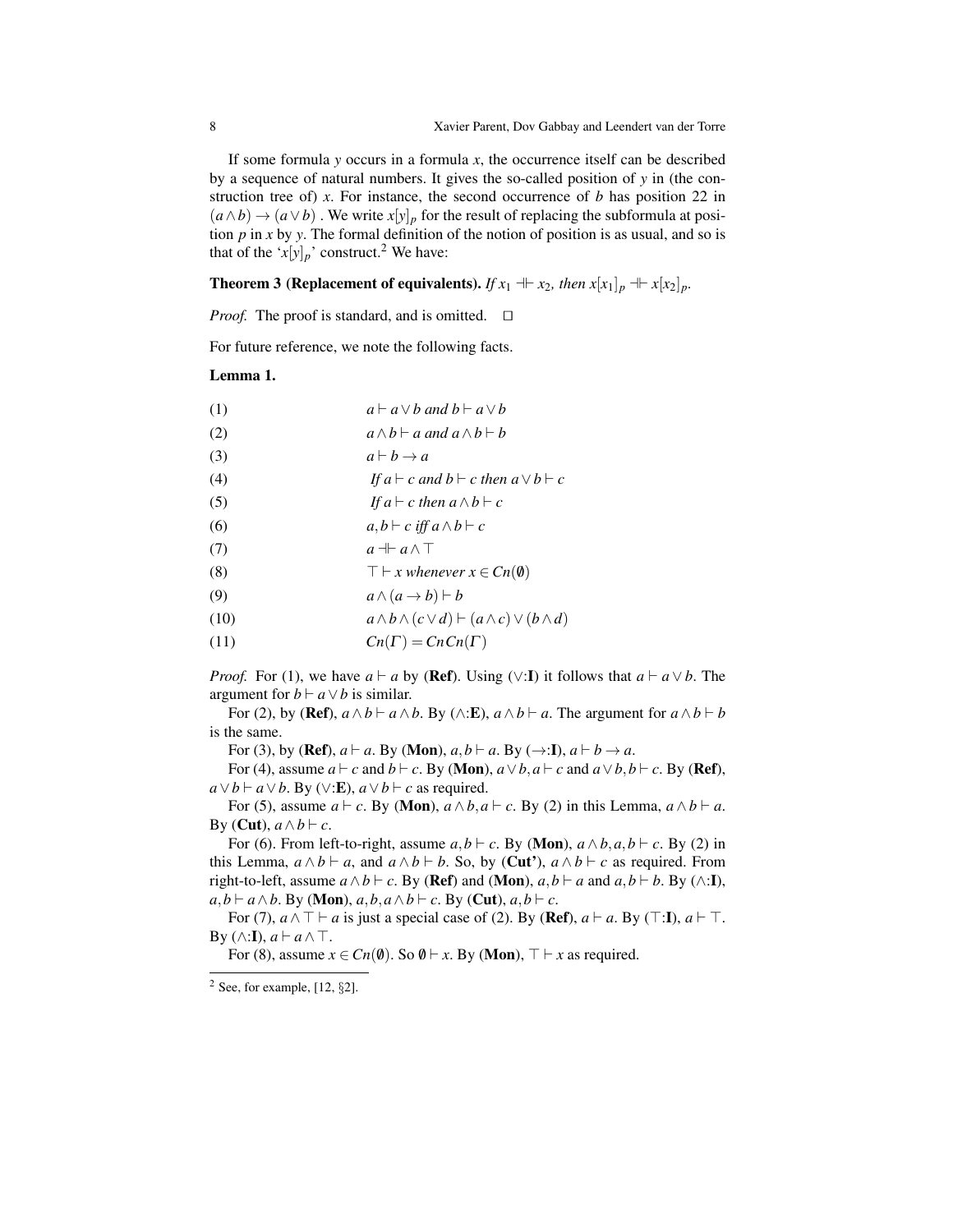For (9). By (2) in this Lemma,  $a \wedge (a \rightarrow b) \vdash a$  and  $a \wedge (a \rightarrow b) \vdash a \rightarrow b$ . By  $(\rightarrow E), a \land (a \rightarrow b) \vdash b$  as required.

For (10), using (2) in this Lemma and (Mon), we get  $c, a \wedge b \vdash a$ . By (Ref) and (Mon),  $c, a \wedge b \vdash c$ . So  $c, a \wedge b \vdash a \wedge c$  by ( $\wedge$ :I). And, by (1) in this Lemma,  $a \wedge c \vdash$  $(a ∧ c) ∨ (b ∧ d)$ . By (Mon),  $c, a ∧ b, a ∧ c ⊢ (a ∧ c) ∨ (b ∧ d)$ . By (Cut),  $c, a ∧ b ⊢$  $(a \wedge c) \vee (b \wedge d)$ . By  $(\rightarrow :I)$ ,  $c \vdash (a \wedge b) \rightarrow ((a \wedge c) \vee (b \wedge d))$ . A similar argument yields  $d \vdash (a \land b) \rightarrow ((a \land c) \lor (b \land d))$ . By (4) in this Lemma,  $c \lor d \vdash (a \land b) \rightarrow$  $((a \wedge c) \vee (b \wedge d))$ . Using the left-to-right direction of (DT), we get  $c \vee d, a \wedge b \vdash$  $(a \wedge c) \vee (b \wedge d)$ . After rearranging the premisses, the conclusion  $(a \wedge b) \wedge (c \vee d)$  $(a \wedge c) \vee (b \wedge d)$  follows, by a straightforward application of (6) in this Lemma.

(11) is the property of idempotence for *Cn*. The left-in-right inclusion follows from (Ref). For the right-in-left inclusion, let  $x \in CnCn(\Gamma)$ . By (C), there are  $x_1,...,x_n$  ( $n \ge 0$ ) in  $Cn(\Gamma)$  such that  $x_1,...,x_n \vdash x$ . On the one hand,  $\Gamma \vdash x_1, ..., x_n$  $\Gamma \vdash x_n$ . On the other hand,  $\Gamma \cup \{x_1,...,x_n\} \vdash x$  by (Mon). So  $\Gamma \vdash x$  by (Cut'). Hence  $x \in Cn(\Gamma)$ , as required.  $\square$ 

It is a well-known fact that intuitionistic logic satisfies the so-called disjunction property. Expressed in terms of theoremhood, this is the property that, if  $\vdash a \lor b$ , then  $\vdash$  *a* or  $\vdash$  *b*. This property also holds for the notion of deducibility under a set of assumptions, but in a qualified form. A restriction must be placed on the occurrences of  $\vee$  in the premisses set  $\Gamma$ . The proviso in question may be formulated in terms of the notion of Harrop formula. The Harrop formulae, named after Ronald Harrop [5], are the class of formulae defined inductively as follows:

- $a \in H$  for atomic *a*;
- $\neg a \in H$  for any wff *a*;
- $a, b \in H \Rightarrow a \wedge b \in H$ ;
- $b \in H \Rightarrow a \to b \in H$ .

Intuitively, a Harrop formula is a formula in which all the disjunctions are 'hidden' inside the left-hand scope of an implication, or inside the scope of a negation.

We say that a set  $\Gamma$  is Harrop if it is made up of Harrop formulae only.

Theorem 4 (Disjunction property under hypothesis). *If* Γ *is Harrop, then, if* Γ `  $a \vee b$ *, it follows that*  $\Gamma \vdash a$  *or*  $\Gamma \vdash b$ *.* 

*Proof.* This is Theorem 23 in [17]. For a proof, see [2, Ch. 2,  $\S3$ ].  $\square$ 

In intuitionistic logic, a set  $\Gamma$  of wff's is said to be consistent – written Con $\Gamma$  – just in case  $\Gamma \not\vdash a$  for some wff *a*. Thus,  $\Gamma$  is inconsistent – Incon $\Gamma$  – just when  $\Gamma \vdash a$  for all wff *a*. For future reference, Theorem 5 records some properties of the notion of consistency thus conceived.

#### Theorem 5.

- (1)  $\text{Con}\lbrace a \lor b \rbrace \text{ iff: } \text{Con}\lbrace a \rbrace \text{ or } \text{Con}\lbrace b \rbrace$
- (2) Con ${b}$  *implies* Con ${a}$  *whenever*  $b \vdash a$
- (3)  $Con \Gamma$  *iff*  $Con \Gamma'$  *for all finite*  $\Gamma' \subseteq \Gamma$
- (4) *Con*Γ *implies ConCn*(Γ )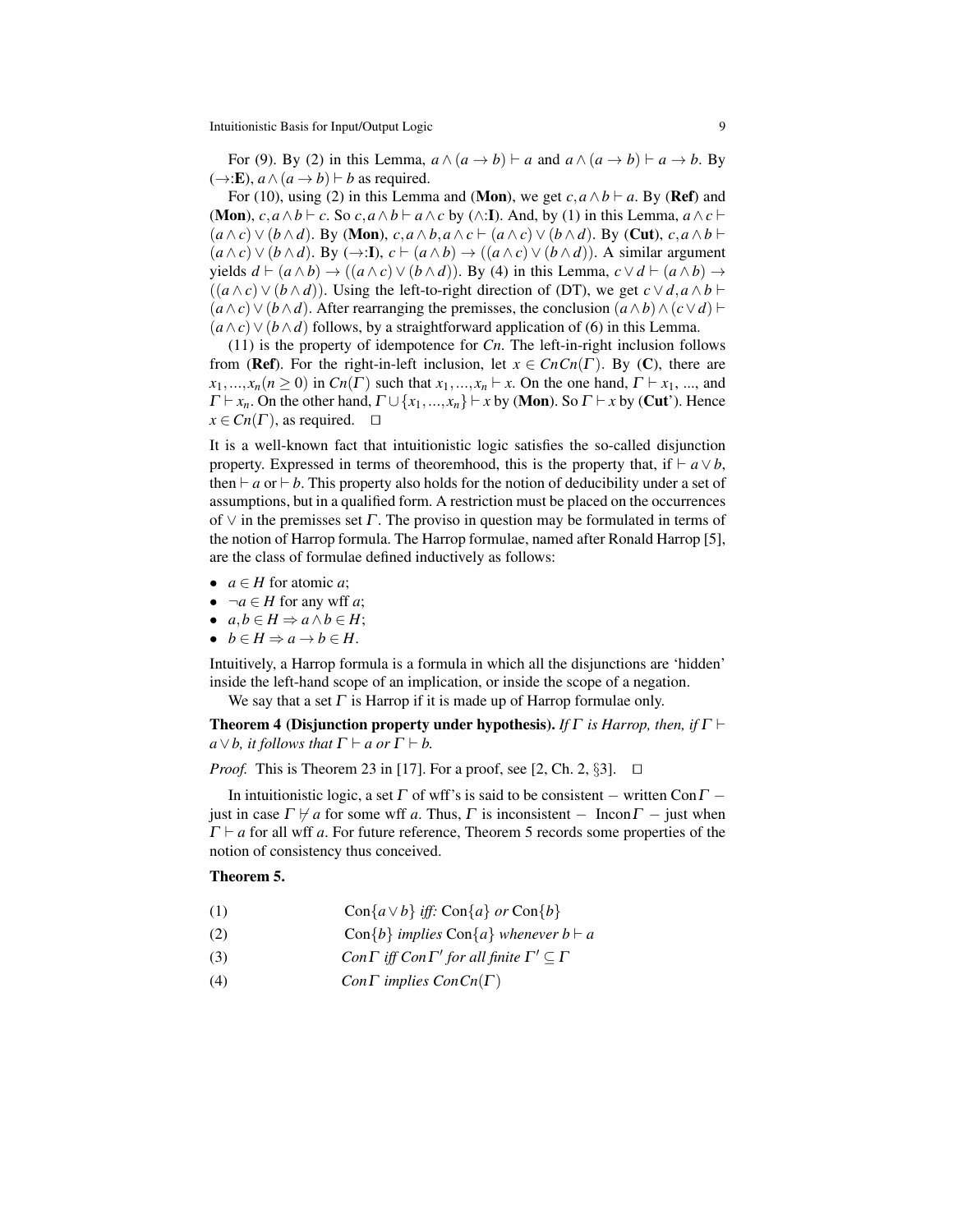*Proof.* For (1):

- For the left-to-right direction, assume Con ${a \lor b}$ . This means that  ${a \lor b} \lor c$ for some *c*. By Lemma 1 (4), either  $\{a\} \not\vdash c$  or  $\{b\} \not\vdash c$ , which suffices for Con $\{a\}$ or  $Con{b}$ .
- For the right-to-left direction, we show the contrapositive. Let Incon{ $a \vee b$ }. So *a*∨*b*  $\vdash$  *c* for all *c*. Consider an arbitrary *c*. By Lemma 1 (1), *a*  $\vdash$  *a* ∨*b*. By (Mon),  $a, a \vee b \vdash c$ . By (Cut),  $a \vdash c$ . So,  $a \vdash c$  for all *c*, and thus Incon $\{a\}$ . The argument for  $Incon\{b\}$  is similar.

For (2), assume  $b \vdash a$  and Con $\{b\}$ . The latter means that  $b \not\vdash c$  for some *c*. From this and  $b \vdash a$  using (Cut) it follows that  $a, b \not\vdash c$ . By (Mon),  $a \not\vdash c$ , which suffices for  $Con{a}.$ 

For (3). This uses consistency to express compactness.

- For the left-to-right direction, assume Con  $\Gamma$ . So,  $\Gamma \not\vdash c$  for some *c*. Let  $\Gamma'$  be a finite subset of  $\Gamma$ . By (**Mon**),  $\Gamma' \not\vdash c$ , and thus Con $\Gamma'$  as required.
- For the reverse, assume Con Γ' for any finite  $\Gamma' \subseteq \Gamma$ , but Incon Γ. From the latter,  $\Gamma \vdash c$  and  $\Gamma \vdash \neg c$  for an arbitrarily chosen *c*. By (C),  $\Gamma_1 \vdash c$  and  $\Gamma_2 \vdash \neg c$  for some finite  $\Gamma_1, \Gamma_2 \subseteq \Gamma$ . Since  $\Gamma_1$  and  $\Gamma_2$  are both finite, so is  $\Gamma_1 \cup \Gamma_2$ . Furthermore, by (Mon),  $\Gamma_1 \cup \Gamma_2 \vdash c$  and  $\Gamma_1 \cup \Gamma_2 \vdash \neg c$ . By ( $\neg: E$ ),  $\Gamma_1 \cup \Gamma_2 \vdash b$  for all *b*. So Incon( $\Gamma_1 \cup$  $\Gamma_2$ ), contradicting the opening assumption.

For (4), assume Con $\Gamma$ . So  $c \notin C_n(\Gamma)$  for some wff *c*. By Lemma 1 (11),  $c \notin C_n(\Gamma)$  $CnCn(\Gamma)$ , and thus  $ConCn(\Gamma)$  as required.  $\square$ 

We end this section by describing a Kripke-type semantics commonly used for intuitionistic logic. A Kripke model *M* for intuitionistic logic is a triplet  $(W, \geq, V)$ , where

- *W* is a set of possible worlds,  $t, s, \ldots;$
- $\geq$  is a reflexive and transitive relation on *W*;
- *V* an evaluation function assigning to each propositional letter *a* the set of worlds at which *a* is true.

Each world *t* forces the truth of formulae, and this relation is indicated by  $\models$ . Following Kripke [7], one might think of the worlds as representing points in time (or "evidential situations"), at which we may have various pieces of information. If, at a given time point *t*, we have enough information to prove *x*, then we say that *x* has been verified at *t*, or that *t* forces *x*. If we lack such information, we say that *x* has not been verified at *t*, or that *t* does not force *x*. Persistence over time is required for all atomic *a*, in the sense that

$$
t \geq s
$$
 and  $s \in V(a)$  imply  $t \in V(a)$ 

The forcing relation  $\models$  satisfies the usual conditions except for

$$
w \models x \rightarrow y \text{ iff } \forall w'((w' \ge w \& w' \models x) \Rightarrow w' \models y)
$$
  

$$
w \models \neg x \text{ iff } \neg \exists w'(w' \ge w \& w' \models x)
$$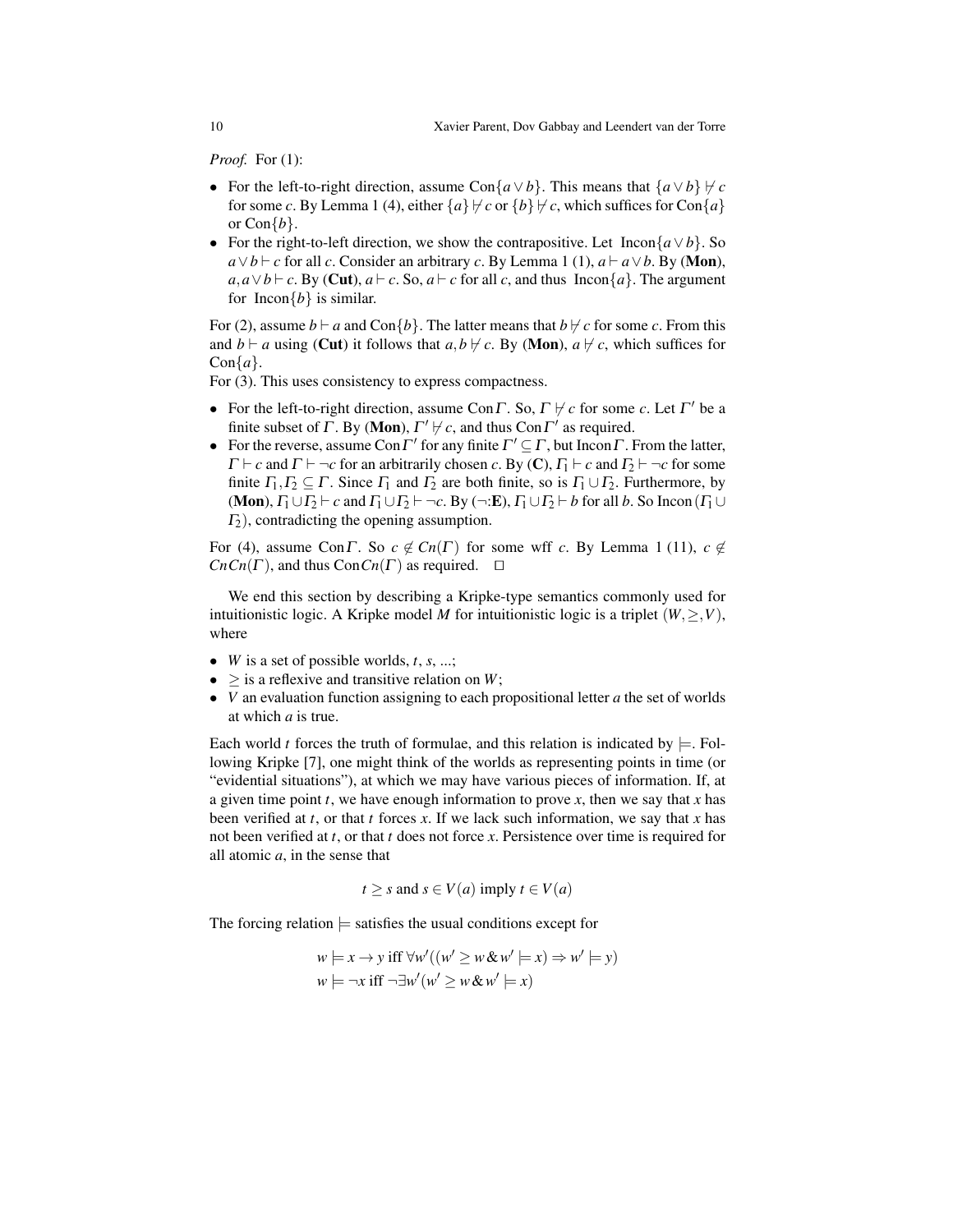The notions of semantic consequence and satisfiability are defined in the usual way. For a formula *x* to be a semantic consequence of  $\Gamma$  (notation:  $\Gamma \models x$ ), it must be the case that, whenever all the formulae in  $\Gamma$  are forced at some point in a model, then *x* is forced in that same model at the same point. A set  $\Gamma$  of formulae is said to be satisfiable if there is some model in which all its component formulae are forced at some point in the model. We have:

**Theorem 6 (Soundness and completeness).**  $\Gamma \vdash x$  *iff*  $\Gamma \models x$ 

*Proof.* See e.g. [14].  $\Box$ 

For more on intuitionistic logic, the reader is referred to Gabbay [2, 3].

#### 2.2.2 Redefining the I/O operations

For  $out_1$  and  $out_3$ , it is natural to keep the same definitions as in the original framework, but assume that the underlying consequence relation *Cn* is defined as in intuitionistic logic.

For *out*<sub>2</sub> and *out*<sub>4</sub>, a little more care is needed. The original account uses the notion of maximal consistent set. If the base logic is intuitionistic logic, the latter notion will not be suitable for the problem at hand. We use the notion of saturated set instead. It can be defined thus.

Definition 2 (Saturated set, [14]). Let *S* be a (non-empty) set of wff's. *S* is said to be saturated if the following three conditions holds:

- Con*S* (*S* is consistent)(1)
- (2)  $a \lor b \in S \Rightarrow a \in S \text{ or } b \in S$  (*S* is join-prime)
- (3)  $S \vdash a \Rightarrow a \in S$  (*S* is closed under  $\vdash$ )

Theorem 7. *If S is consistent and Harrop, then Cn*(*S*) *is saturated.*

*Proof.* Let *S* be consistent and Harrop. By Theorem 5 (4), *Cn*(*S*) is consistent. For join-primeness, let *a*∨*b* ∈ *Cn*(*S*). By Theorem 4, either *a* ∈ *Cn*(*S*) or *b* ∈ *Cn*(*S*), as required. Closure under  $\vdash$  follows from Lemma 1 (11).  $\Box$ 

The relationship between maximal consistent set (in the classical sense) and saturated set (in the intuitionistic sense) may be described as follows. A set of wff's is said to be maximal consistent if it is consistent and none of its proper extensions is consistent. In classical logic, this definition can be rephrased (equivalently) using the notion of " $\neg$ -completeness". A set *S* of wff's is said to be  $\neg$ -complete, whenever  $a \in S$  or  $\neg a \in S$  for all wff *a*. Call *S* maximal consistent<sup>\*</sup> if it is consistent and  $\neg$ -complete.<sup>3</sup>

 $3$  We use the superscript  $\star$  to emphasize that this version of maximal consistency is, to some extent, peculiar to classical logic.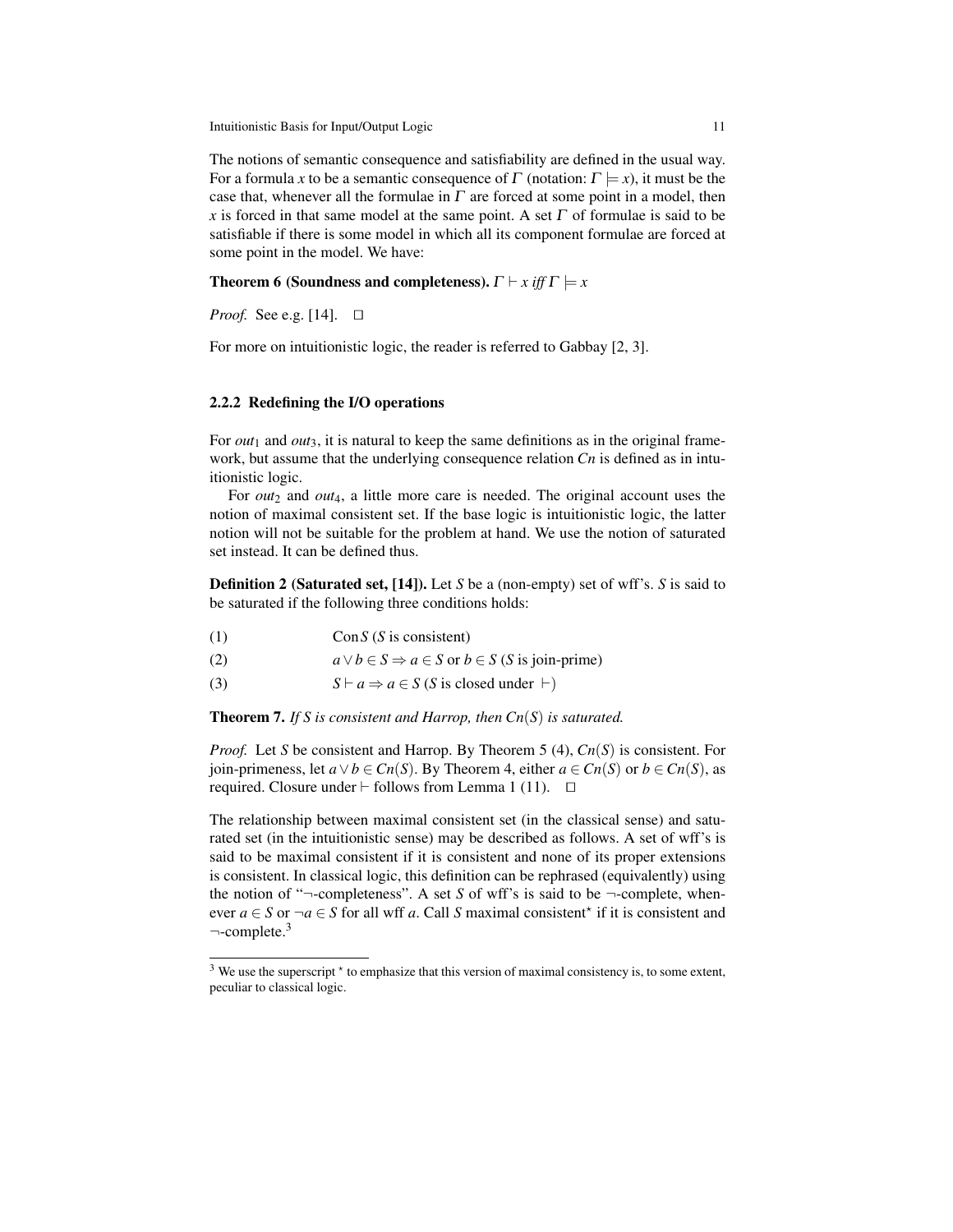*Example 1.* Suppose the language has two propositional letters *a* and *b* only. By Theorem 7,  $Cn(a)$  is a saturated set. However,  $Cn(a)$  is not  $\neg$ -complete, since neither  $b \in Cn(a)$  nor  $\neg b \in Cn(a)$ . Therefore, not all saturated sets are maximal consistent<sup>\*</sup>.

Theorem 8 shows that, for classical logic, the notion of saturated set coincides with that of a maximal consistent one.

Theorem 8. *The following applies:*

- *1. Any maximal consistent*? *set S is saturated;*
- *2. Suppose the law of excluded middle holds, i.e.*  $\vdash$  *a*∨  $\neg$ *a. Any saturated set S is* <sup>¬</sup>*-complete, and thus maximal consistent*? *.*

Proof. For the first claim, let *S* be maximal consistent<sup>\*</sup>. For join-primeness, assume *a*∨*b* ∈ *S*, but *a*  $\notin$  *S* and *b*  $\notin$  *S*. By ¬-completeness, ¬*a* ∈ *S* and ¬*b* ∈ *S*. The reader may easily verify that the set  $\{a \lor b, \neg a, \neg b\}$  is not satisfiable in any model, and so (by Theorem 6) it is inconsistent. So, by Theorem 5 (3), *S* is inconsistent, contrary to the opening assumption. For closure under  $\vdash$ , assume *S*  $\vdash$  *a* but *a*  $\notin$  *S*. By  $\neg$ completeness,  $\neg a \in S$ . By (Ref),  $S \vdash \neg a$ . This is enough to make *S* inconsistent, given  $(\neg : E)$ .

The second claim is [13, Lemma 5.6]. By (Mon),  $S \vdash a \lor \neg a$ . By Definition 2 (3),  $a \lor \neg a \in S$ . By Definition 2 (2), either  $a \in S$  or  $\neg a \in S$ . □

The following will come in handy.

Theorem 9. *For any saturated set S,*

- (1)  $S = Cn(S)$
- (2) *If*  $a, b \in S$ *, then*  $a \wedge b \in S$

*Proof.* For (1). The right-in-left inclusion is Definition 2 (3). The left-in-right inclusion is (Ref).

For (2), let  $a, b \in S$ . By (Ref),  $S \vdash a$  and  $S \vdash b$ . By ( $\wedge : I$ ),  $S \vdash a \wedge b$ . By Definition 2  $(3)$ *, a* ∧ *b* ∈ *S*. □

An analog of so-called Lindenbaum's lemma is available.

**Theorem 10.** *If*  $\Gamma \nvdash a$ *, then there is a saturated set S such that*  $\Gamma \subseteq S$  *and*  $a \notin S$ 

*Proof.* This is [14, Lemma 1].  $\Box$ 

 $out_2$  can be reformulated as follows. To avoid proliferation of subscripts, we use the exact same name as in the original framework.

Definition 3 (*out*<sub>2</sub>, intuitionistic basic output).

$$
out_2(G,A) = \begin{cases} \cap \{Cn(G(S)) : A \subseteq S, S \text{ saturated}\}, & \text{if Con}A\\ Cn(h(G)), & \text{otherwise} \end{cases}
$$

where  $h(G)$  is the set of all heads of elements of *G*, viz.  $h(G) = \{x : (a,x) \in$ *G* for some *a*}.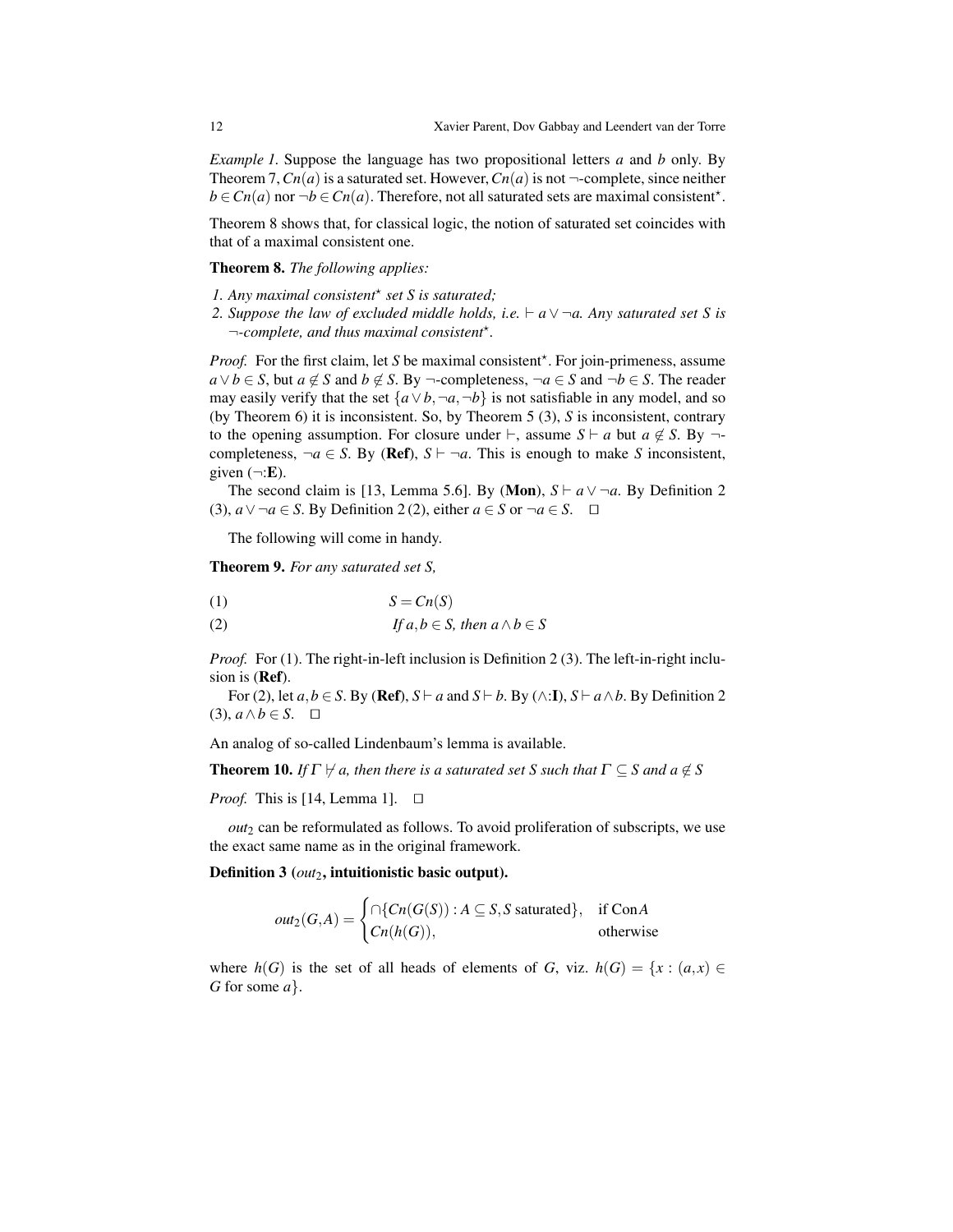The definition is well-behaved, because of Theorem 10. It guarantees that there is at least one saturated set extending *A*, when *A* is consistent.

A similar remark applies to *out*4, which may be redefined thus:

Definition 4 (*out*<sub>4</sub>, intuitionistic basic reusable output).

$$
out_4(G,A) = \begin{cases} \cap \{Cn(G(S)) : A \subseteq S \supseteq G(S), S \text{ saturated} \}, & \text{if } \text{Con}A \\ Cn(h(G)), & \text{otherwise} \end{cases}
$$

## 3 Completeness Results

This section gives completeness results for the first three intuitionistic output operations described in the previous section. To help with cross-reference, we shall refer to the completeness proof given in [9] as the original proof or the classical case. From now onwards it is understood that the output operations are defined on top of intuitionistic logic. We give the full details even when the argument is a re-run of the original one. This, in order to pinpoint what elementary rules are needed, and where.

The original completeness proofs for  $out_2$  and  $out_3$  both make essential use of the completeness result for  $out_1$ . We start by noticing that the latter one carries over to the intuitionistic setting. The proof for the classical case is outlined in [9]; we give it in full detail to make clear that it goes through in the intuitionistic case.

**Theorem 11.** *out*<sub>1</sub> *validates the rules of deriv*<sub>1</sub>*.* 

*Proof.* The verification is easy, and is omitted. Note that the argument for (AND) uses ( $∧:I$ ). □

#### **Theorem 12 (Soundness, simple-minded).**  $deriv_1(G,A) \subseteq out_1(G,A)$

*Proof.* Assume  $x \in deriv_1(G,A)$ . By definition,  $x \in deriv_1(G,a)$  for some conjunction *a* = *a*<sub>1</sub> ∧...∧*a*<sub>*n*</sub> of elements of *A*. We need to show *x* ∈ *out*<sub>1</sub>(*G*,*a*). (By Lemma 1 (6), this is equivalent to  $x \in out_1(G, \{a_1, ..., a_n\})$ , from which  $x \in out_1(G, A)$  follows by monotony in *A*.) The proof is by induction on the length *n* of the derivation.

We give the base case  $n = 1$  in full detail in order to highlight what elementary rules are needed. In this case, either  $(a, x) \in G$  or  $(a, x)$  is the pair  $(\top, \top)$ . Suppose  $(a, x) \in G$ . By (Ref)  $a \vdash a$ , and thus  $x \in G(Cn(a))$ . By (Ref) again  $G(Cn(a)) \vdash$ *x*, which suffices for  $x \in out_1(G, a)$ . Suppose  $(a, x)$  is the pair  $(\top, \top)$ . By  $(\top : I)$ ,  $G(Cn(\top)) \vdash \top$ , which suffices for  $\top \in out_1(G, \top)$ .

The inductive case is straightforward, using Theorem 11. Details are omitted.  $\Box$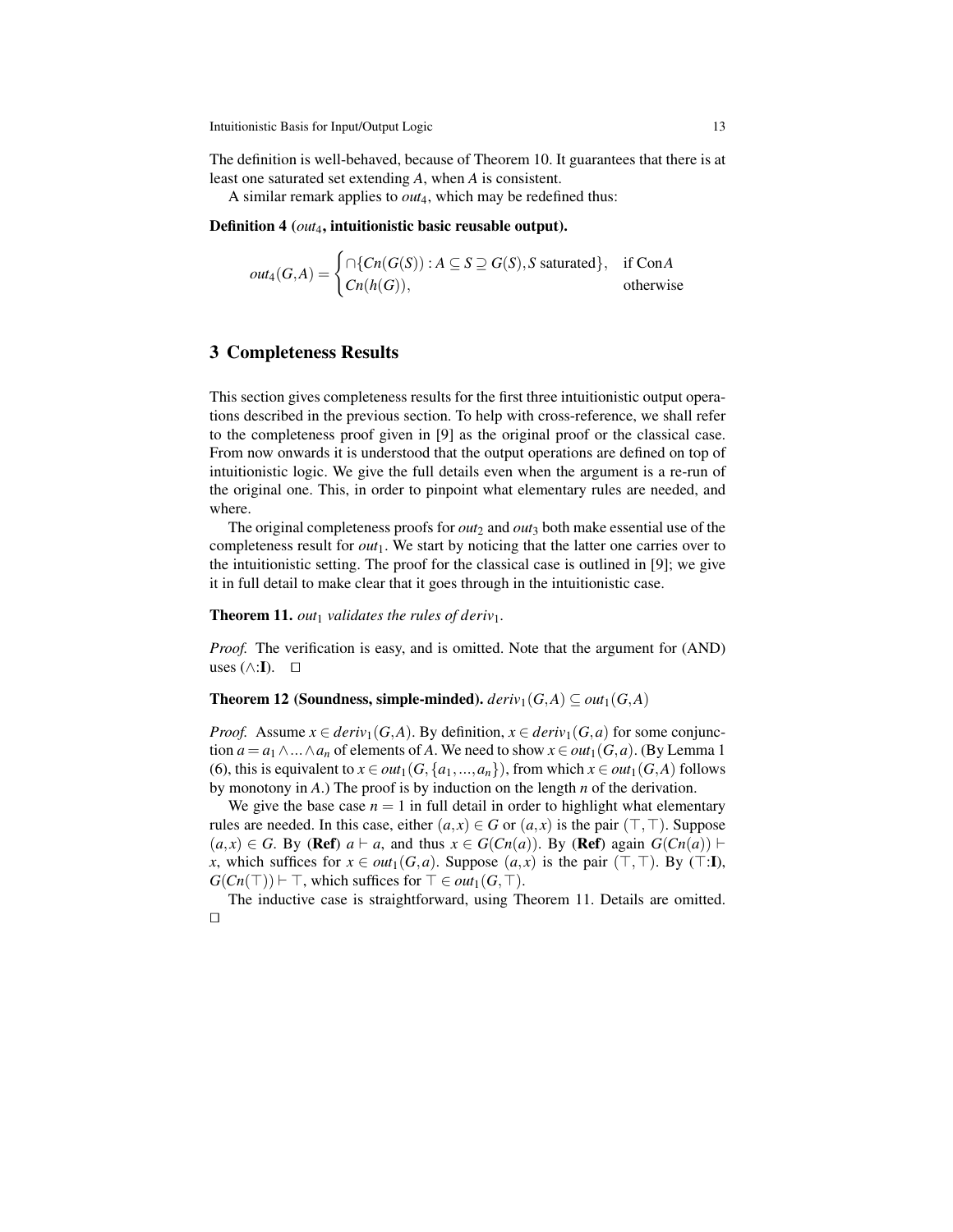#### **Theorem 13 (Completeness, simple-minded).**  $out_1(G,A) \subseteq deriv_1(G,A)$

*Proof.* Let  $x \in C_n(G(C_n(A)))$ . We break the argument into cases depending on whether some elements of *G* are "triggered" or not.

Suppose  $G(Cn(A)) = \emptyset$ . By Lemma 1(8),  $\top \vdash x$ . And by ( $\top : I$ )  $a \vdash \top$  for some (arbitrarily chosen) conjunction  $a = a_1 \wedge ... \wedge a_n$  of elements of *A*. The required derivation of  $(A, x)$  is shown below.

$$
\frac{(\top, \top)}{(\top, x)} \text{WO}
$$

$$
\frac{(\top, x)}{(a, x)} \text{SI}
$$

Suppose  $G(Cn(A) \neq \emptyset$ . By (C) and Lemma 1 (6), there are  $x_1, ..., x_n (n > 0)$  in  $G(Cn(A))$  such that  $x_1 \wedge ... \wedge x_n \vdash x$ . So *G* contains the pairs  $(a_1, x_1), ..., (a_n, x_n)$ with  $A \vdash a_1, ...,$  and  $A \vdash a_n$ . By ( $\wedge$ :**I**),  $A \vdash a_1 \wedge ... \wedge a_n$ . By (**C**) and Lemma 1 (6), *a*  $\vdash$  *a*<sub>1</sub> ∧ ... ∧ *a*<sub>*n*</sub> for some conjunction *a* = *b*<sub>1</sub> ∧ ... ∧ *b*<sub>*m*</sub> of elements of *A*. By definition, each  $(a_i, x_i)$  is derivable from *G*. Furthermore, by  $(\wedge : \mathbf{E})$  *a*  $\vdash a_i$  for all  $1 \le i \le n$ . Based on this one might get a derivation of  $(A, x)$  from  $G$  as shown below.

$$
\frac{(a_1, x_1)}{(a, x_1)} \text{ SI} \quad \dots \quad \frac{(a_n, x_n)}{(a, x_n)} \text{ SI}
$$
\n
$$
\text{WO} \frac{(a, x_1 \land \dots \land x_n)}{(a, x)} \text{ AND}
$$

This completes the proof.  $\Box$ 

The argument for *out*<sub>2</sub> is more involved, and needs to be adapted.

Theorem 14. *out*<sub>2</sub> *validates all the rules of deriv*<sub>2</sub>*.* 

*Proof.* For (WO) and (AND), the verification is straightforward, and is omitted.

For (SI), assume  $x \in out_2(G, a)$  and  $b \vdash a$ . Assume Incon $\{a\}$ . By Theorem 5 (2), Incon ${b}$ , and thus we are done. Assume Con ${a}$  but Incon ${b}$ . In this case, we are done too, because

$$
x \in \cap \{Cn(G(S)) : \{a\} \subseteq S, S \text{ saturated}\} \subseteq Cn(G(h(G)))
$$

Assume Con $\{a\}$  and Con $\{b\}$ . Consider a saturated set *S* such that  $b \in S$ . By (Ref),  $S \vdash b$ . By (**Mon**),  $S, b \vdash a$ , and thus, by (**Cut**),  $S \vdash a$ . By Definition 2 (3),  $a \in S$ . Thus,  $x \in C_n(G(S))$ , which suffices for  $x \in out_2(G,b)$ .

For (OR), assume  $x \in out_2(G, a)$  and  $x \in out_2(G, b)$ . Assume Incon $\{a \lor b\}$ . In this case, by Theorem 5 (1), Incon $\{a\}$  and Incon $\{b\}$ , and so we are done. Suppose Con ${a \vee b}$ . In this case, by Theorem 5 (1) again, either Con ${a}$  or Con ${b}$ . Suppose the first, but not the second, applies (the argument is similar the other way around, and it still goes through with a minor adjustment if both apply). Consider a saturated set *S* such that  $a \lor b \in S$ . By Definition 2(2) either  $a \in S$  or  $b \in S$ . The latter is ruled out by the consistency of *S* and Theorem 5 (3). So  $a \in S$ . From Con $\{a\}$  and *x* ∈ *out*<sub>2</sub>(*G*,*a*), it follows that *x* ∈ *Cn*(*G*(*S*)). Thus, *x* ∈ *out*<sub>2</sub>(*G*,*a* ∨ *b*), as required.  $\Box$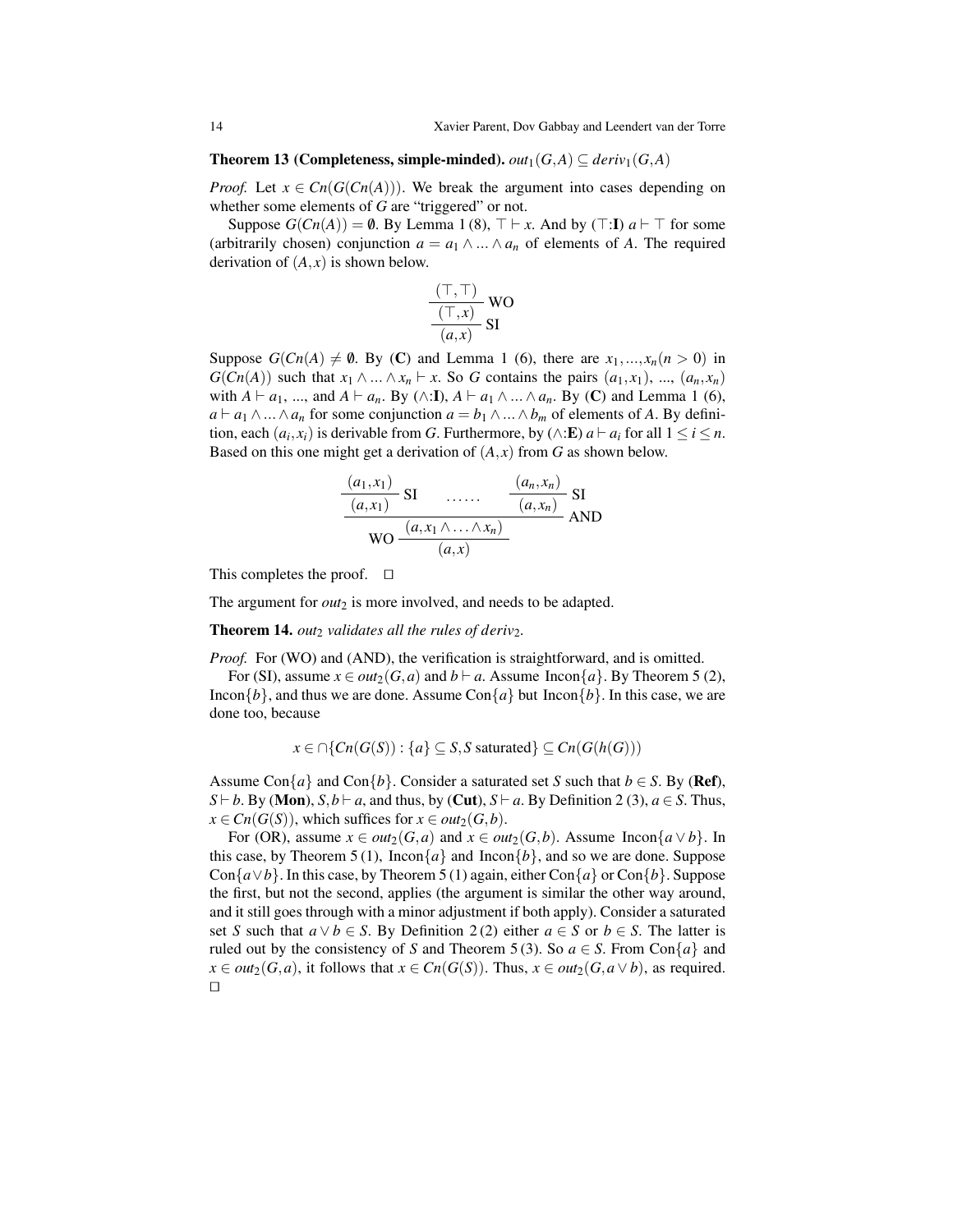# Corollary 1 (Soundness, basic output).  $\text{deriv}_2(G,A) \subseteq \text{out}_2(G,A)$

*Proof.* By induction on the length of the derivation using Theorem 14.

*Proof.* By induction on the length of the derivation using Theorem 14.  $\Box$ Corollary 1 (Soundness, basic output). *deriv*2(*G*,*A*) ⊆ *out*2(*G*,*A*)

## Theorem 15 (Completeness, basic output). *out*<sub>2</sub>(*G*,*A*) ⊆ *deriv*<sub>2</sub>(*G*,*A*)

*Proof.* Like in the original proof, we break the argument into cases. The first is a borderline case, and the second is the principal case. borderline case, and the second is the principal case.

For ease of exposition, we write (SI,AND) to indicate an application of SI fol-For ease of exposition, we write (SI,AND) to indicate an application of SI followed by that of AND, and similarly for other rules. Thus, (SI,AND) abbreviates lowed by that of AND, and similarly for other rules. Thus, (SI,AND) abbreviates the following derived rule the following derived rule

(SI,AND) 
$$
\frac{(a_1, x_1) \dots (a_n, x_n)}{(\wedge_{i=1}^n a_i, \wedge_{i=1}^n x_i)}
$$

**Case 1:** InconA. In this case,  $out_2(G,A) = Cn(h(G))$ . Let  $x \in Cn(h(G))$ . By (C), there are finitely many  $x_i$ 's  $(i \le n)$  in  $h(G)$  such that  $x \in Ch(x_1,...,x_n)$ . A derivation of  $(a, x)$  from *G* may, then, be obtained as shown below, where *a* is the conjunction of a finite number of elements in *A*, and all the pairs  $(b_i, x_i)$  are in G. of  $a \in \text{Im}(\alpha_1, \ldots, \alpha_n)$ ,  $\alpha$  is  $\alpha \geq n$  in  $n(\alpha)$  such that  $\alpha \in \text{Im}(\alpha_1, \ldots, \alpha_n)$ . A de

$$
\frac{(b_1, x_1) \cdots \cdots \cdots (b_n, x_n)}{\frac{(\wedge_{i=1}^n b_i, \wedge_{i=1}^n x_i)}{\wedge_{i=1}^n b_i, x_i}} \xrightarrow{\text{(SI,AND)}} \frac{x_1, \ldots, x_n \vdash x}{\wedge_{i=1}^n x_i \vdash x} \text{Lem 1 (6)} \qquad \frac{\text{InconA}}{A \vdash \wedge_{i=1}^n b_i}}{\text{AL } \wedge_{i=1}^n b_i} \text{C} + \text{Lem 1 (6)}
$$
\n
$$
\frac{(\wedge_{i=1}^n b_i, x)}{\wedge_{i=1}^n b_i} \xrightarrow{\text{(d, x)}} \text{CI}
$$

**Case 2:** ConA. Assume (for reductio) that  $x \in out_2(G,A)$  but  $x \notin deriv_2(G,A)$ . From the former, we get that  $x \in Cn(h(G))$ . We use the same kind of maximality argument as in the original proof to derive the contradiction that  $x \notin out_2(G,A)$ .

We start by showing that *A* can be extended to some "maximal"  $S \supseteq A$  such that *x* ∉ *deriv*<sup>2</sup>(*G*, *S*). By maximal, we mean that  $\forall S' \supset S$ , *x* ∈ *deriv*<sup>2</sup>(*G*, *S*<sup>*N*</sup>). Thus, *S* is  $x \notin deriv_2(G, S)$ . By maximal, we mean that  $\forall S' \supset S$ ,  $x \in deriv_2(G, S')$ . Thus, S is amongst the "biggest" input sets *S* containing *A* and not making *x* derivable.

*S* is built from a sequence of sets  $S_0, S_1, S_2, \ldots$  as follows. Consider an enumeration  $x_1, x_2, x_3, \ldots$  of all the formulae. Put  $S_0 = A$ , and

$$
S_n = \begin{cases} S_{n-1} \cup \{x_n\}, & \text{if } x \notin deriv_2(G, S_{n-1} \cup \{x_n\}) \\ S_{n-1}, & \text{otherwise} \end{cases}
$$

It is straightforward to show by induction that

**Claim 1.**  $x \notin deriv_2(G, S_n)$ , for all  $n \geq 0$ .

sequence: *Now we define <i>S* to be the infinite collection of all the wff's in any of the sets in the  $S = \lfloor \frac{S}{s} \rfloor$ sequence:

$$
S=\cup\{S_n:n\geq 0\}
$$

Note that *S* includes each of the sets in the sequence:

**Claim 2.**  $S_n \subseteq S$ , for all  $n \geq 0$ .

So in particular *S* includes  $A (=S_0)$ .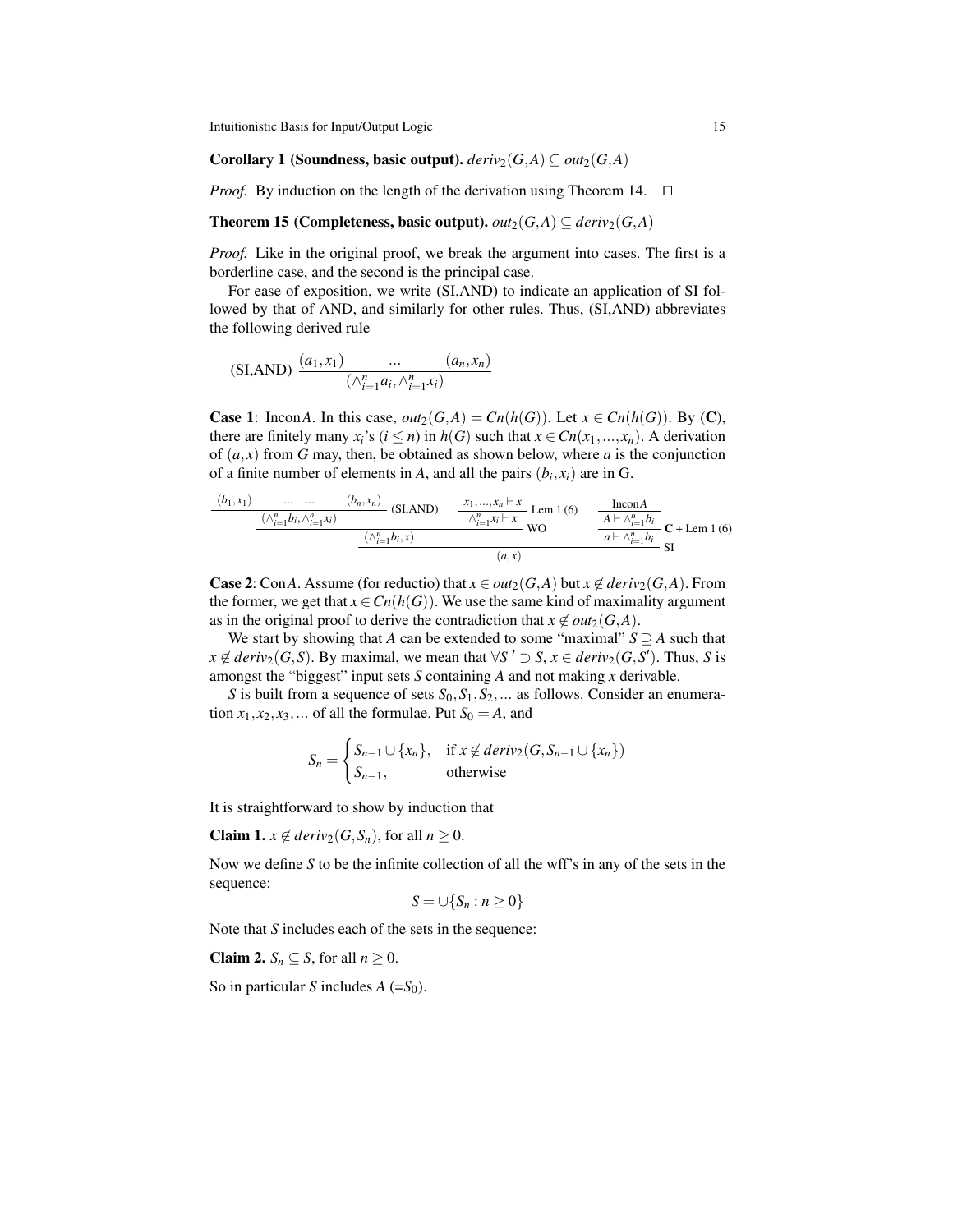Claim 3. *A* ⊆ *S*.

Thus, *S* is an extension of *A*. To show that  $x \notin deriv_2(G, S)$ , three more results are needed; their proof is omitted.

**Claim 4.**  $S_k \subseteq S_n$ , for  $k \leq n \geq 0$ .

**Claim 5.**  $x_k \in S_k$ , whenever  $x_k \in S$ , for  $k > 0$ .

**Claim 6.** For every finite subset *S'* of *S*,  $S' \subseteq S_n$ , for some  $n \ge 0$ .

With these results in hand, the argument for  $x \notin deriv_2(G, S)$  may run as follows. Assume, to reach a contradiction, that  $x \in deriv_2(G, S)$ . By compactness for *deriv*<sub>2</sub>, *x* ∈ *deriv*<sub>2</sub>(*G*,*S*<sup> $\prime$ </sup>) for some finite *S*<sup> $\prime$ </sup> ⊆ *S*. By Claim 6, *S*<sup> $\prime$ </sup> ⊆ *S<sub>n</sub>* for some *n* ≥ 0. By monotony in the right argument,  $x \in deriv_2(G, S_n)$ . This contradicts Claim 1.

Next, we show that *S* is maximal. Let  $y \notin S$ . Any such *y* is such that  $y = x_n$ , for some *n*  $\geq$  1. By Claim 2  $S_n \subseteq S$ , and thus  $y \notin S_n$ . By construction,  $S_{n-1} = S_n$ , and *x* ∈ *deriv*<sub>2</sub>(*G*, *S*<sub>*n*−1</sub> ∪ {*y*}) = *deriv*<sub>2</sub>(*G*, *S*<sub>*n*</sub> ∪ {*y*}). By Claim 2, *S*<sub>*n*</sub> ∪ {*y*} ⊆ *S* ∪ {*y*}. By monotony in the right argument for *deriv*<sub>2</sub>, we get that  $x \in deriv_2(G, S \cup \{y\})$ , as required.

Now, we show that *S* is a saturated set. This amounts to showing that *S* is i) consistent ii) closed under consequence, and iii) join-prime.

For i), assume Incon *S*. We have  $x \in Cn(h(G))$ . Note that  $x \notin Cn(\emptyset)$ . Otherwise, for the reason explained in the proof of Theorem 13,  $(A, x)$  would be derivable from *G*:

$$
\frac{(\top, \top)}{(\top, x)} \text{WO}
$$

$$
\frac{(\top, x)}{(a, x)} \text{SI}
$$

Here *a* denotes the conjunction of finitely many elements of *A* (their choice may be arbitrary).

By (C) and Lemma 1 (6), it follows that there are  $x_1, ..., x_n$  ( $n > 0$ ) in  $h(G)$  such that  $\wedge_{i=1}^{n} x_i \vdash x$ . Let  $a_1, ..., a_n$  be the bodies of the rules in question. Since Incon*S*,  $S \vdash \wedge_{i=1}^{n} a_i$ . By (C) and Lemma 1 (6),  $\wedge_{i=1}^{m} s_i \vdash \wedge_{i=1}^{n} a_i$  for  $s_1, ..., s_m \in S$ . The following indicates how a derivation of  $(S, x)$  may be obtained from  $G$ , contradicting the result  $x \notin$  *deriv*<sub>2</sub>(*G*, *S*) previously established.

(SI,AND) 
$$
\frac{(a_1, x_1)....(a_n, x_n)}{\frac{(\wedge_{i=1}^n a_i, \wedge_{i=1}^n x_i)}{(\wedge_{i=1}^n a_i, x)}}\text{WO}
$$
  
\n
$$
\frac{(\wedge_{i=1}^n a_i, x)}{(\wedge_{i=1}^n s_i, x)}\text{ SI}
$$

For ii), let  $S \vdash y$  and  $y \notin S$ . From the former,  $\wedge_{i=1}^{n} s_i \vdash y$ , for  $s_1, ..., s_n \in S$  by (C) and Lemma 1 (6). From the latter,  $x \in deriv_2(G, S \cup \{y\})$ , by maximality of *S*. This means that the pair  $(\wedge_{i=1}^{m} a_i \wedge y, x)$  can be derived from *G*, with  $a_1, ..., a_m \in S$ . From this, the contradiction  $x \in deriv_2(G, S)$  follows: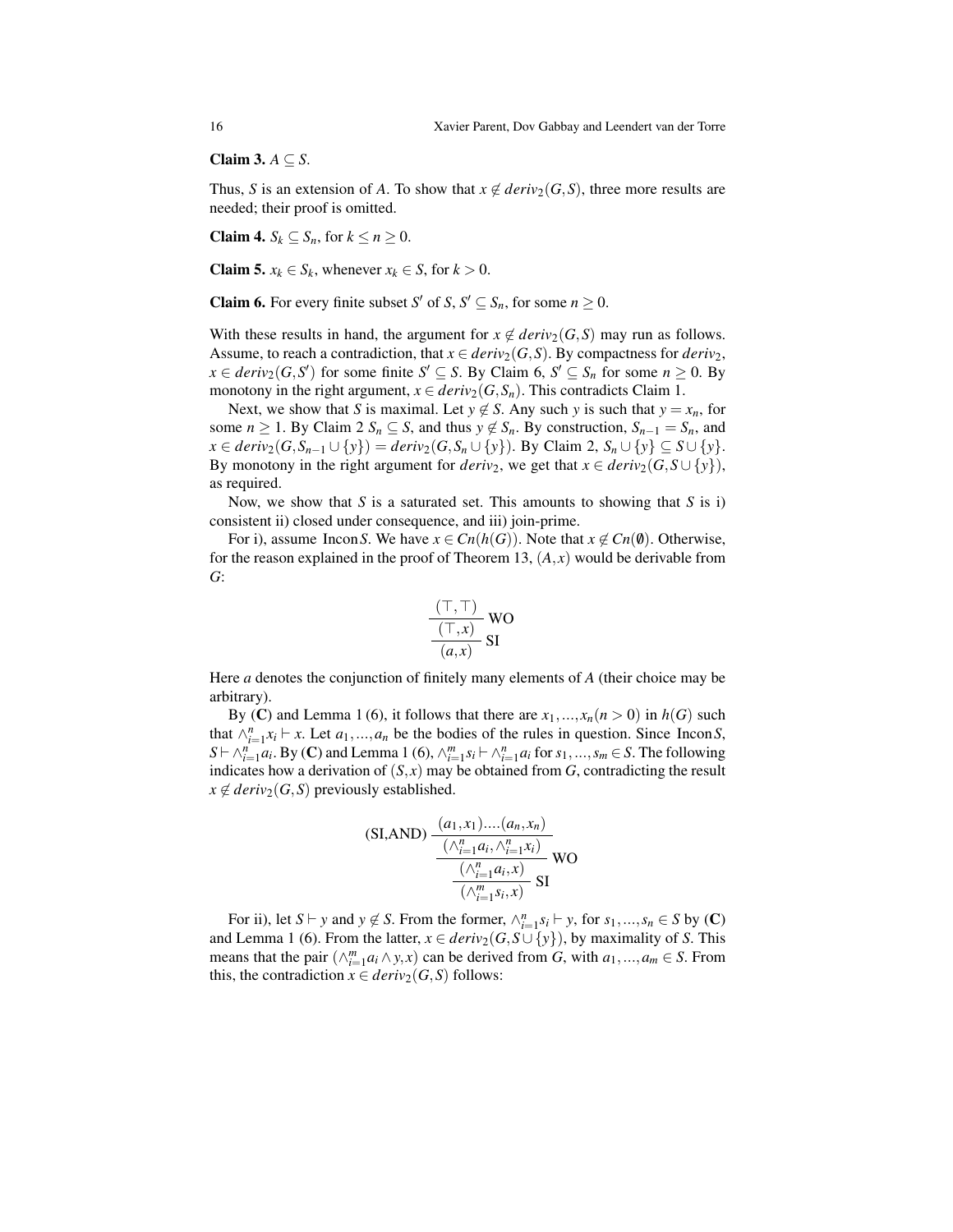$$
\begin{array}{c}\n\textbf{(Mon)} \frac{\wedge_{i=1}^{n} s_i \vdash y}{\wedge_{i=1}^{n} s_i, \wedge_{i=1}^{m} a_i \vdash y} \qquad \frac{\wedge_{i=1}^{m} a_i \vdash \wedge_{i=1}^{m} a_i}{\wedge_{i=1}^{n} s_i, \wedge_{i=1}^{m} a_i \vdash \wedge_{i=1}^{m} a_i} \textbf{(Mon)} \\
\vdots \\
\wedge_{i=1}^{m} a_i \wedge y, x) \qquad \qquad (\wedge : \mathbf{I}) \frac{\wedge_{i=1}^{n} s_i \wedge (\wedge_{i=1}^{m} a_i) \vdash y}{\wedge_{i=1}^{n} s_i \wedge (\wedge_{i=1}^{m} a_i) \vdash \wedge_{i=1}^{m} a_i} \mathbf{I} \textbf{em 1(6)} \\
\wedge_{i=1}^{n} s_i \wedge (\wedge_{i=1}^{m} a_i), x) \qquad \qquad \wedge_{i=1}^{n} s_i \wedge (\wedge_{i=1}^{m} a_i) \vdash \wedge_{i=1}^{m} a_i \wedge y} \textbf{SI}\n\end{array}
$$

For iii), let  $a \lor b \in S$ . Assume  $a \notin S$  and  $b \notin S$ . Any such a and b are such that  $a =$ *x*<sub>*n*</sub>, for some *n* ≥ 1, and *b* = *x*<sub>*m*</sub>, for some *m* ≥ 1. By construction, *x* ∈ *deriv*<sub>2</sub>(*G*, *S*<sub>*n*</sub> ∪ {*a*}) and *x* ∈ *deriv*<sub>2</sub>(*G*, *S<sub><i>m*</sub> ∪ {*b*}). By Claim 4 either *S<sub>n</sub>* ⊆ *S<sub>m</sub>* or *S<sub>m</sub>* ⊆ *S<sub>n</sub>*. Suppose the first applies (the argument for the other case is similar). By monotony in the right argument for  $deriv_2$ ,  $x \in deriv_2(G, S_m \cup \{a\})$ . This means that the pair  $(\wedge_{i=1}^l s_i \wedge a, x)$ can be derived from *G*, with  $s_1, ..., s_l \in S_m$ , and that the pair  $(\wedge_i^p)$  $\sum_{i=1}^{p} a_i \wedge b_i$  *x*) can be derived from *G*, with  $a_1, ..., a_p \in S_m$ . Note that, by Lemma 1 (10), we have

$$
\wedge_{i=1}^{l} s_i \wedge (\wedge_{i=1}^{p} a_i) \wedge (a \vee b) \vdash (\wedge_{i=1}^{l} s_i \wedge a) \vee (\wedge_{i=1}^{p} a_i \wedge b)
$$

Thus,

$$
\vdots \qquad \vdots \\ \text{OR } \frac{(\wedge_{i=1}^{l}s_{i}\wedge a,x) \qquad (\wedge_{i=1}^{p}a_{i}\wedge b,x)}{((\wedge_{i=1}^{l}s_{i}\wedge a)\vee(\wedge_{i=1}^{p}a_{i}\wedge b),x)} \\ \frac{((\wedge_{i=1}^{l}s_{i}\wedge(\wedge_{i=1}^{p}a_{i})\wedge(a\vee b),x)}{(\wedge_{i=1}^{l}s_{i}\wedge(\wedge_{i=1}^{p}a_{i})\wedge(a\vee b),x)} \text{ SI}
$$

So, *x* ∈ *deriv*<sub>2</sub>(*G*, *S<sub>m</sub>* ∪ {*a* ∨ *b*}). Since *a* ∨ *b* ∈ *S* and *S<sub>m</sub>* ⊆ *S*, *S<sub>m</sub>* ∪ {*a* ∨ *b*} ⊆ *S*. So by monotony  $x \in deriv_2(G, S)$ , a contradiction.

This concludes the main step of the proof. The final step is as in the original proof. We have  $out_1(G, S) = deriv_1(G, S) \subseteq deriv_2(G, S)$ . From  $x \notin deriv_2(G, S)$ , it then follows that  $x \notin out_1(G, S) = Cn(G(Cn(S)))$ . Since *S* is saturated,  $S = Cn(S)$ by Theorem 9 (1). So  $x \notin Cn(G(S))$ . Furthermore, *A* is consistent, and  $S \supseteq A$ . By Definition 3,  $x \notin out_2(G,A)$ , and the proof may be considered complete.  $\square$ 

It is noteworthy that the argument for saturatedness uses Lemma 1 (10), which in turn appeals to the deduction theorem.

It is also interesting to see what happens if, in Definition 3, maximal consistency is used in place of saturatedness. We would need to establish that *S* is maximal consistent. However, the latter fact does not follow from the stated hypotheses, and what has already been established. Therefore, the proof does not go through. If maximal consistency<sup>\*</sup> is used instead, then the proof does not go through either unless the base logic has the law of excluded middle. The latter law is needed to establish that *S* is  $\neg$ -complete. To see why, suppose there is some *a* such that  $a \notin S$  and  $\neg a \notin S$ . A similar argument as in the proof for saturatedness yields  $x \in deriv_2(G, S_m \cup \{a\})$ and  $x \in \text{deriv}_2(G, S_m \cup \{\neg a\})$ , from which  $x \in \text{deriv}_2(G, S_m \cup \{a \lor \neg a\})$  follows.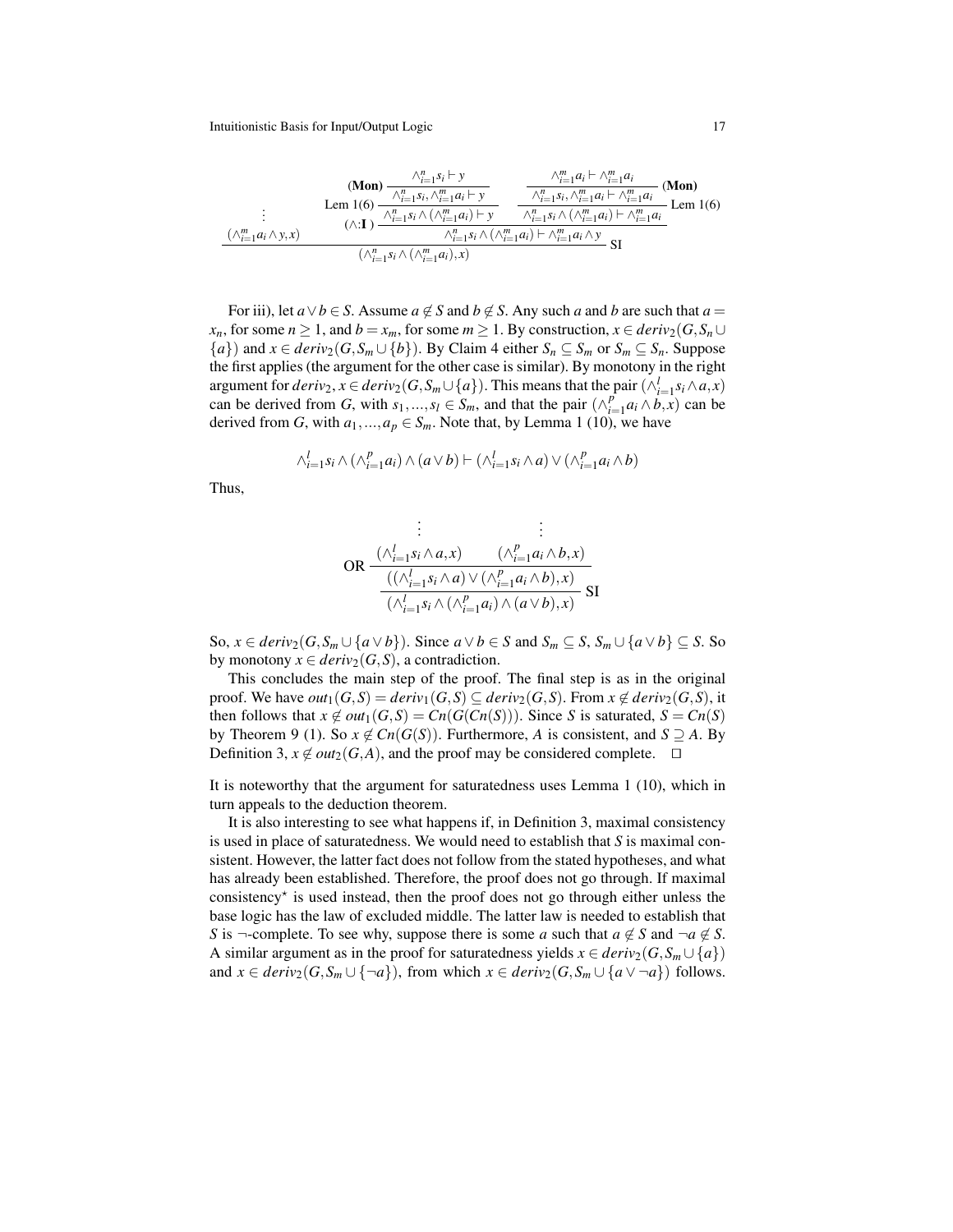However, in the absence of excluded middle, there is no guarantee that  $a \lor \neg a \in S$ , and so the required contradiction  $x \in deriv_2(G, S)$  does not follow any more.

We now turn to the reusable operation  $ou_3$ . In [9], the soundness and complete-*Ne* now turn to the reusable operation *out*<sub>3</sub>. In [9], the soundness and completeness results are established for a singleton input set *A*. We extend the argument to an input set  $A$  of arbitrary cardinality.

#### Theorem 16 (Soundness and completeness, simple-minded reusable output). **Theorem 16 (Soundness and con**

 $out_3(G,A) = deriv_3(G,A)$ .

*Proof.* For the soundness part, we only verify that the new rule (CT) is still valid. Let  $x \in out_3(G, a)$  and  $y \notin out_3(G, a)$ . To show:  $y \notin out_3(G, a \wedge x)$ . From the second by hypothesis, there is some  $B = Cn(B) \supseteq G(B)$  with  $a \in B$  and  $y \notin Cn(G(B))$ . From the first hypothesis,  $x \in Cn(G(B))$ . By (Mon),  $Cn(G(B)) \subseteq Cn(B)$ . So  $x \in Cn(B)$ . By (Ref),  $a \in Cn(B)$ . By ( $\wedge$ :I),  $a \wedge x \in Cn(B)$ . So,  $a \wedge x \in B$ . This means that  $y \notin C$  $out_3(G, a \wedge x)$  as required. he first hypothesis,  $x \in \text{C}_n(G(B))$ . By (MOH),  $\text{C}_n(G(B)) \subseteq \text{C}_n(B)$ . So  $x \in$ <br>By (**B** and *G* and *G*(*B*). By (A,**F**), so  $\alpha \in G_n(B)$ . So and *y*  $\alpha \in B$ . This masses

For the completeness part, we argue contrapositively. Let  $x \notin deriv_3(G,A)$ . To show:  $x \notin out_3(G,A)$ .

Let  $B = Cn(A \cup deriv_3(G,A))$ . By (Ref),  $A \subseteq B$ . By Lemma 1(11),  $Cn(B) = B$ . To show: i)  $G(B) \subseteq B$ ; ii)  $x \notin Cn(G(B))$ .

For i). Let  $y \in G(B)$ . So  $(b, y) \in G$  for some  $b \in B$ . Hence  $A \cup deriv_3(G,A) \vdash b$ . By (C),  $a_1,...,a_m, x_1,...,x_n \vdash b$  for  $a_1,...,a_m \in A$  and  $x_1,...,x_n \in deriv_3(G,A)$ . For all  $B_y(C, a_1, ..., a_m, \lambda_1, ..., \lambda_n)$  b for  $a_1, ..., a_m \in A$  and  $\lambda_1, ..., \lambda_n \in aerv_3(C, A)$ . For an  $i \le n$ ,  $x_i \in deriv_3(G, b_i)$ , where  $b_i$  is the conjunction of elements in A. By Lemma 1 (6),  $\wedge_{i=1}^{m} a_i, \wedge_{i=1}^{n} x_i \vdash b$ . By  $(\rightarrow : \mathbf{I})$ ,  $\wedge_{i=1}^{n} x_i \vdash \wedge_{i=1}^{m} a_i \rightarrow b$ . Based on this, one might argue that  $y \in$  *deriv*<sub>3</sub>(*G*,*A*) as follows. By Lemmas 1 (2) and (9),  $\wedge_{i=1}^{n} b_i \wedge (\wedge_{i=1}^{m} a_i) \wedge$  $(\wedge_{i=1}^{m} a_i \to b) \vdash b$  and  $\wedge_{i=1}^{n} b_i \wedge (\wedge_{i=1}^{m} a_i) \vdash \wedge_{i=1}^{n} b_i$ . We, thus, have:  $\leq n$ ,  $x_i \in \text{aerv}_3(G, b_i)$ , where  $b_i$  is the conjunction of elements in *A*. By Lemma 1. By Lemma 1. A. By Lemma 1. By Lemma 1. By Lemma 1. A. By Lemma 1. A. By Lemma 1. A. By Lemma 1. A. By Lemma 1. A. By Lemma 1. A. By

$$
\begin{array}{c}\n\vdots & \vdots \\
\underbrace{(b_1, x_1) \qquad \ldots \qquad \ldots \qquad (b_n, x_n)}_{\text{(N}_{i=1}^n b_i, \land_{i=1}^n x_i)} (SI, AND) \\
\underbrace{(N_{i=1}^n b_i \land (\land_{i=1}^m a_i), \land_{i=1}^m a_i \to b)}_{\text{(N}_{i=1}^n b_i \land (\land_{i=1}^m a_i), y)} (SI, WD) \qquad \qquad \text{(N}_{i=1}^n b_i \land (\land_{i=1}^m a_i) \land (\land_{i=1}^m a_i \to b), y)} \n\text{ST} \\
\underbrace{(N_{i=1}^n b_i \land (\land_{i=1}^m a_i), y)}_{\text{(N}_{i=1}^n b_i \land (\land_{i=1}^m a_i), y)} \n\end{array}
$$

Once this established, the conclusion  $y \in B$  immediately follows from (**Ref**).

The argument for ii) uses a *reductio ad absurdum*, and invokes the completeness result for *out*<sub>1</sub>. Assume  $x \in Cn(G(B))$ . This amounts to assuming that  $x \in$ *out*<sub>1</sub>(*G*,*A*∪ *deriv*<sub>3</sub>(*G*,*A*)). By the above completeness result, *x* ∈ *deriv*<sub>1</sub>(*G*,*A*∪ *deriv*<sub>3</sub>(*G*,*A*)). By definition of *deriv*<sub>1</sub>,  $x \in$  *deriv*<sub>1</sub>(*G*,  $\wedge_{i=1}^{n} a_i \wedge (\wedge_{i=1}^{m} x_i)$ ), where  $a_1, ..., a_n \in A$  and  $x_1, ..., x_m \in deriv_3(G, A)$ . So, *a fortiori*,  $x \in deriv_3(G, \wedge_{i=1}^n a_i \wedge a_i)$  $(\land_{i=1}^m x_i)$ ). For all *i* ≤ *m*, *x<sub>i</sub>* ∈ *deriv*<sub>3</sub>(*G*,*b<sub>i</sub>*), where *b<sub>i</sub>* is the conjunction of elements in *A*. The following indicates how a derivation of  $(A, x)$  may be obtained, contradicting the opening assumption.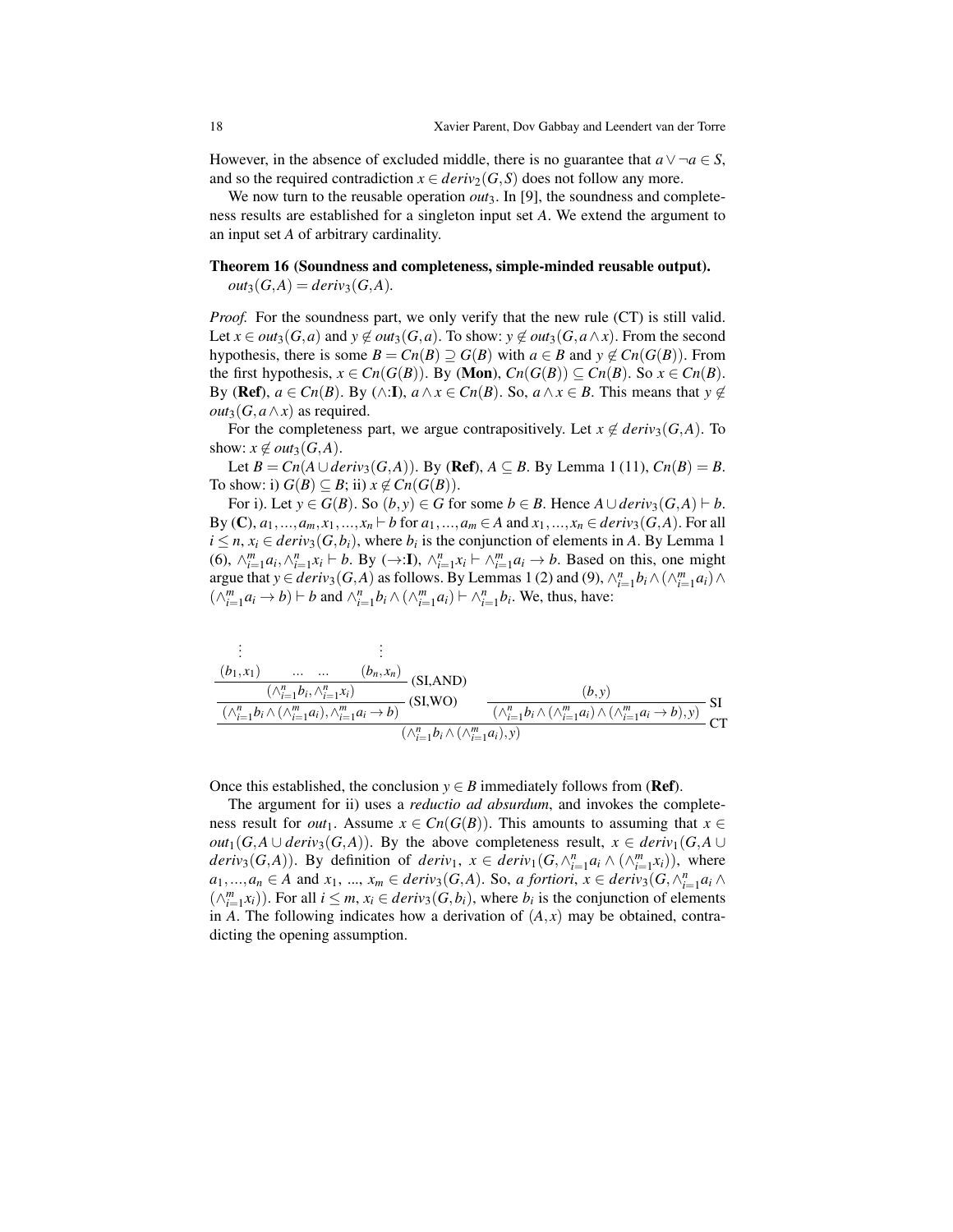$$
\begin{array}{cccc}\n\vdots & \vdots & \vdots \\
(\underline{b_1, x_1}) & \dots & \dots & (\underline{b_m, x_m}) & (SI, AND) & \overbrace{(\wedge_{i=1}^m a_i \wedge (\wedge_{i=1}^m x_i), x)}^{\overbrace{(\wedge_{i=1}^m a_i \wedge (\wedge_{i=1}^m x_i), x)}^{\overbrace{(\wedge_{i=1}^m b_i \wedge (\wedge_{i=1}^m a_i) \wedge (\wedge_{i=1}^m x_i), x)}^{\overbrace{(\wedge_{i=1}^m b_i \wedge (\wedge_{i=1}^n a_i) \wedge (\wedge_{i=1}^m a_i), x)}^{\overbrace{(\wedge_{i=1}^m b_i \wedge (\wedge_{i=1}^n a_i), x)}^{\overbrace{(\wedge_{i=1}^m b_i \wedge (\wedge_{i=1}^n a_i), x)}^{\overbrace{(\wedge_{i=1}^m b_i \wedge (\wedge_{i=1}^n a_i), x)}^{\overbrace{(\wedge_{i=1}^m b_i \wedge (\wedge_{i=1}^n a_i), x)}^{\overbrace{(\wedge_{i=1}^m b_i \wedge (\wedge_{i=1}^n a_i), x)}^{\overbrace{(\wedge_{i=1}^m b_i \wedge (\wedge_{i=1}^n a_i), x)}^{\overbrace{(\wedge_{i=1}^m b_i \wedge (\wedge_{i=1}^n a_i), x)}^{\overbrace{(\wedge_{i=1}^m b_i \wedge (\wedge_{i=1}^n a_i), x)}^{\overbrace{(\wedge_{i=1}^m b_i \wedge (\wedge_{i=1}^n a_i), x)}^{\overbrace{(\wedge_{i=1}^m b_i \wedge (\wedge_{i=1}^n a_i), x)}^{\overbrace{(\wedge_{i=1}^m b_i \wedge (\wedge_{i=1}^n a_i), x)}^{\overbrace{(\wedge_{i=1}^m b_i \wedge (\wedge_{i=1}^n a_i), x)}^{\overbrace{(\wedge_{i=1}^m b_i \wedge (\wedge_{i=1}^n a_i), x)}^{\overbrace{(\wedge_{i=1}^m b_i \wedge (\wedge_{i=1}^n a_i), x)}^{\overbrace{(\wedge_{i=1}^m b_i \wedge (\wedge_{i=1}^n a_i), x)}^{\overbrace{(\wedge_{i
$$

This shows that  $x \notin out_3(G,A)$ .  $\Box$ 

It is noteworthy that the argument for i) uses both  $(\rightarrow : I)$  and  $(\rightarrow : E)$ .

We end with a few remarks on *out*<sub>4</sub>. The reader may easily verify that the four rules of *deriv*<sup>4</sup> are still validated. However, the original completeness proof breaks down when going intuitionistic. This is because what is described as Lemma 11 a in the original argument is no longer provable. This is the lemma that states that  $deriv_4(G, a \wedge (b \rightarrow x)) \subseteq deriv_4(G, a)$  whenever  $(b, x) \in G$ . Its proof uses the following law, which is no longer available:

$$
(†)\qquad \qquad a\vdash (a\land b)\lor(a\land(b\to x))
$$

This brings to the fore what may be considered the bottom-line between the two approaches. In Makinson and van der Torre [9] there is a brief mention of the rule of (as they call it) "ghost contraposition". This is the rule

(GC) 
$$
\frac{(a,b) \quad (-a,c)}{(\neg c,b)}
$$

Intuitively: although we cannot contrapose the rightmost premisse  $(\neg a, c)$ , we can still use its contrapositive  $(\neg c, a)$  for an application of the rule of transitivity. If  $(\neg a, c)$  is rewritten as  $(\neg c, a)$ , then the conclusion  $(\neg c, b)$  follows by plain transitivity.

It is not difficult to see that although none of the output operations validate plain contraposition (GC) holds for the classically-based reusable basic output *out*4. In this respect, contraposition still plays a 'ghostly' role for *out*4. The following shows how to derive (GC).

$$
\frac{\frac{(\neg a, c)}{(\neg c \wedge \neg a, c)} \text{SI} \quad \frac{(a, b)}{(\neg c \wedge \neg a \wedge c, b)} \text{SI}}{\frac{(\neg c \wedge \neg a, b)}{(\neg c \wedge \neg a, b)} \text{CT} \quad \frac{(a, b)}{(\neg c \wedge a, b)} \text{SI}} \text{OR}
$$
\n
$$
\frac{((\neg c \wedge \neg a) \vee (\neg c \wedge a), b)}{(\neg c, b)} \text{SI}
$$

In an intuitionistic setting the last move is blocked, because (‡) does not hold:

$$
(\ddagger) \qquad \qquad \neg c \vdash (\neg c \land \neg a) \lor (\neg c \land a)
$$

If  $(\ddagger)$  was valid, then we would get the law of excluded middle. This can be seen as follows. Substituting, in ( $\ddagger$ ),  $x \wedge \neg x$  for *c*, we get by Theorem 2: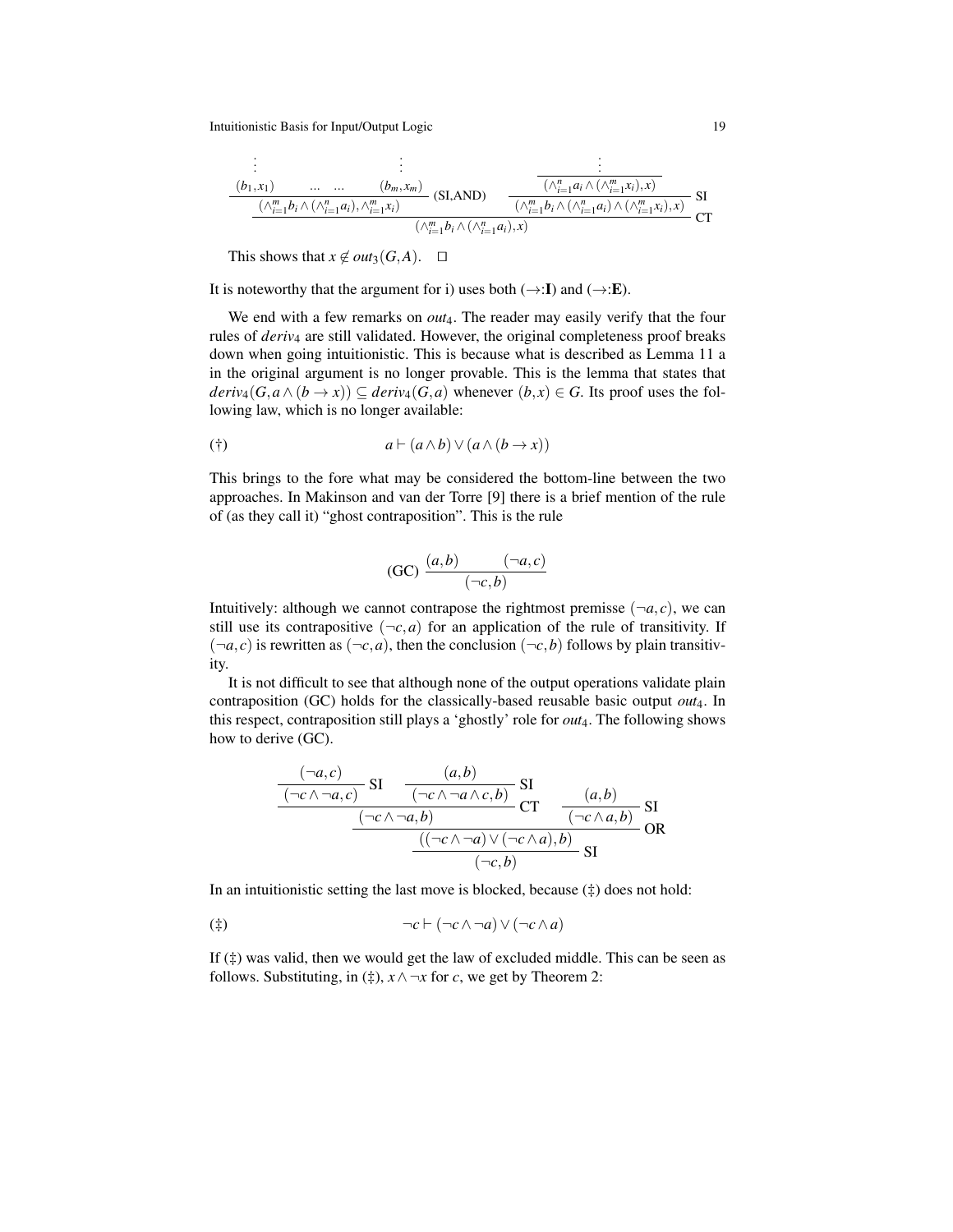$$
\neg(x \wedge \neg x) \vdash (\neg(x \wedge \neg x) \wedge \neg a) \vee (\neg(x \wedge \neg x) \wedge a)
$$

The reader may easily verify that  $\vdash \neg(x \land \neg x)$ . So,

$$
\vdash (\neg(x \wedge \neg x) \wedge \neg a) \vee (\neg(x \wedge \neg x) \wedge a)
$$

This in turn can be simplified into:<sup>4</sup>

` *a*∨ ¬*a*

Example 2 provides a counter-model to (‡), which is *mutatis mutandis* a countermodel to the law of excluded middle.

*Example 2.* Consider a model  $M = (W, \geq, V)$  with  $W = \{s, t\}, s \geq s, t \geq t, t \geq s$ ,  $V(a) = \{t\}$ , and  $V(c) = \emptyset$ . This can be depicted as in Figure 1. Here the general convention is that  $v \ge u$  iff either  $u = v$  or  $v$  is above  $u$ . And each world is labelled with the atoms it makes true. Thus, a missing atom indicates falsehood. *s* forces  $\neg c$ ,

$$
\begin{bmatrix}\n t : a \\
 \vdots \\
 s\n\end{bmatrix}
$$



because neither *s* nor *t* forces *c*. *s* does not force  $\neg c \land \neg a$ , because it does not force  $\neg a$  (witness: *t*). And neither does *s* force  $\neg c \land a$ . Therefore,  $(\neg c \land \neg a) \lor (\neg c \land a)$ is not a semantic consequence of  $\neg c$ , and thus (by soundness) the former is not derivable from the latter.

As the reader may see, the fact that  $\neg$  occurs in the premiss in  $(\ddagger)$  plays no role. This is also a counter-model to the law of excluded middle. Indeed,  $a \vee \neg a$  is not forced at *s*.

Example 3 shows that (GC) fails in an intuitionistic setting.

*Example 3 (Ghost contraposition).* Put  $G = \{(a,b), (\neg a, c)\}\$ , where  $a, b$  and  $c$  are atomic formulae. Suppose *out*<sup>4</sup> is based on intuitionistic logic.

- Assume the input is  $A = \{a\}$ . Since *a* is consistent, the top clause in Definition 4 applies. Consider any saturated set *S* meeting the requirements mentioned in this clause. Any such *S* contains *a*. And, for any such *S*,  $b \in G(S) \subseteq S$ , so that  $G(S) \vdash b$ , by (**Ref**). This implies that  $b \in out_4(G, a)$ .
- Assume the input is  $A = \{\neg a\}$ . For a similar reason,  $c \in out_4(G, \neg a)$ .

<sup>&</sup>lt;sup>4</sup> Using Theorem 3,  $\top \dashv \vdash \neg(x \land \neg x)$ , Lemma 1 (7) and  $a \lor b \dashv \vdash b \lor a$ .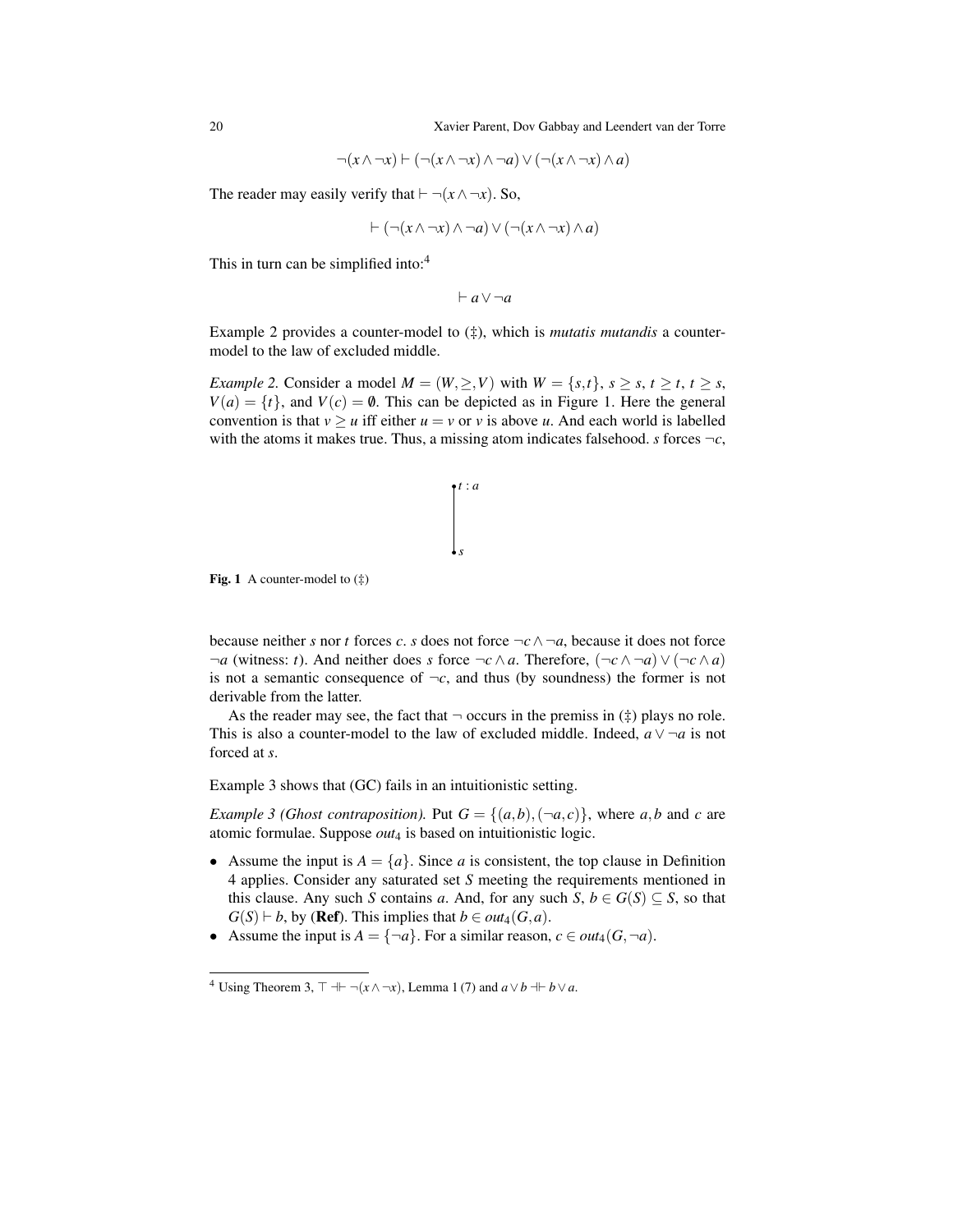• Assume the input is  $A = \{\neg c\}$ . Since  $\neg c$  is consistent, the top clause in Definition 4 applies again. Consider  $Cn(\neg c)$ . By Theorem 7,  $Cn(\neg c)$  is saturated. By (Ref),  $\neg c \in Cn(\neg c)$ . And  $Cn(\neg c) \supseteq G(Cn(\neg c)) = \emptyset$ . Furthermore,  $b \notin Cn(\emptyset)$ . So there is a saturated set *S* such that  $A \subseteq S \supseteq G(S)$  but  $b \notin Cn(G(S))$ , which suffices for  $b \notin out_4(G, \neg c)$ .

The counter-example is blocked, if  $out_4$  is defined in terms of maximal consistent<sup>\*</sup> rather than saturated sets. Given input  $\neg c$ , there is only one maximal consistent<sup>\*</sup> set *S* meeting the requirement *A* ⊆ *S* ⊇ *G*(*S*). It is *Cn*(*a*, ¬*c*,*b*). So *b* ∈ *out*<sub>4</sub>(*G*, ¬*c*).

Of course, this leaves open the question of whether a representation result may, or may not, be obtained for intuitionistic *out*4.

At first sight, it would seem that  $out_4$  is more suitable to model normative reasoning, because of the presence in its proof-theory of rules that are quite attractive. Indeed the operation supports both reasoning by cases (OR) and chaining (CT). But one would like to have the core rules of *deriv*<sup>4</sup> without getting (GC) by the same way. Indeed, the following natural language example, due to Hansen [4], suggests that failure of ghost contraposition is a desirable feature. Let *a*, *b*, and *c* stand for the propositions that it is raining, that I wear my rain coat, and that I wear my best suit, respectively. It makes sense for my mum to order me to wear my rain coat if it rains, and my best suit if it does not. It does not follow that I am obliged to wear my rain coat given that I cannot wear my best suit (e.g., it is in the laundry).

## 4 Conclusion and Future Research

This paper has demonstrated that, for three unconstrained output operations, the use of intuitionistic logic as base logic does not affect the axiomatic characterization of the resulting framework. This shows that it would be a mistake to think that I/O logic, in one way or another, 'presupposes' classical logic.

The proofs given in the paper help to appreciate what elementary rules are required besides the Tarski conditions. It is natural to ask if the full power of intuitionistic logic is needed for the completeness results to hold.

We said that intuitionistic logic is the smallest logic that allows for both the deduction theorem and the *ex falso* principle. The completeness proofs for *out*<sub>2</sub> and *out*<sup>3</sup> both invoke the former. But (as far as we can see) they do not appeal to the latter, and neither do the arguments for soundness. Therefore, it looks as if our results carry over to the minimal logic of Johansson [6], where the *ex falso* principle goes away. It is striking that the latter principle is used to show the hard half of the compactness theorem in terms of consistency. This is the right-to-left direction of the biconditional appearing in the statement of Theorem 5 (3). It states that a (possibly infinite) set of wffs is consistent if every finite subset of it is consistent. However, this property does not seem to play any role in the arguments.

For *out*<sub>1</sub>, neither the deduction theorem nor the *ex falso* principle are used. Instead the argument makes essential use of ( $\land$  :I), ( $\land$  :E), and ( $\top$  :I). These rules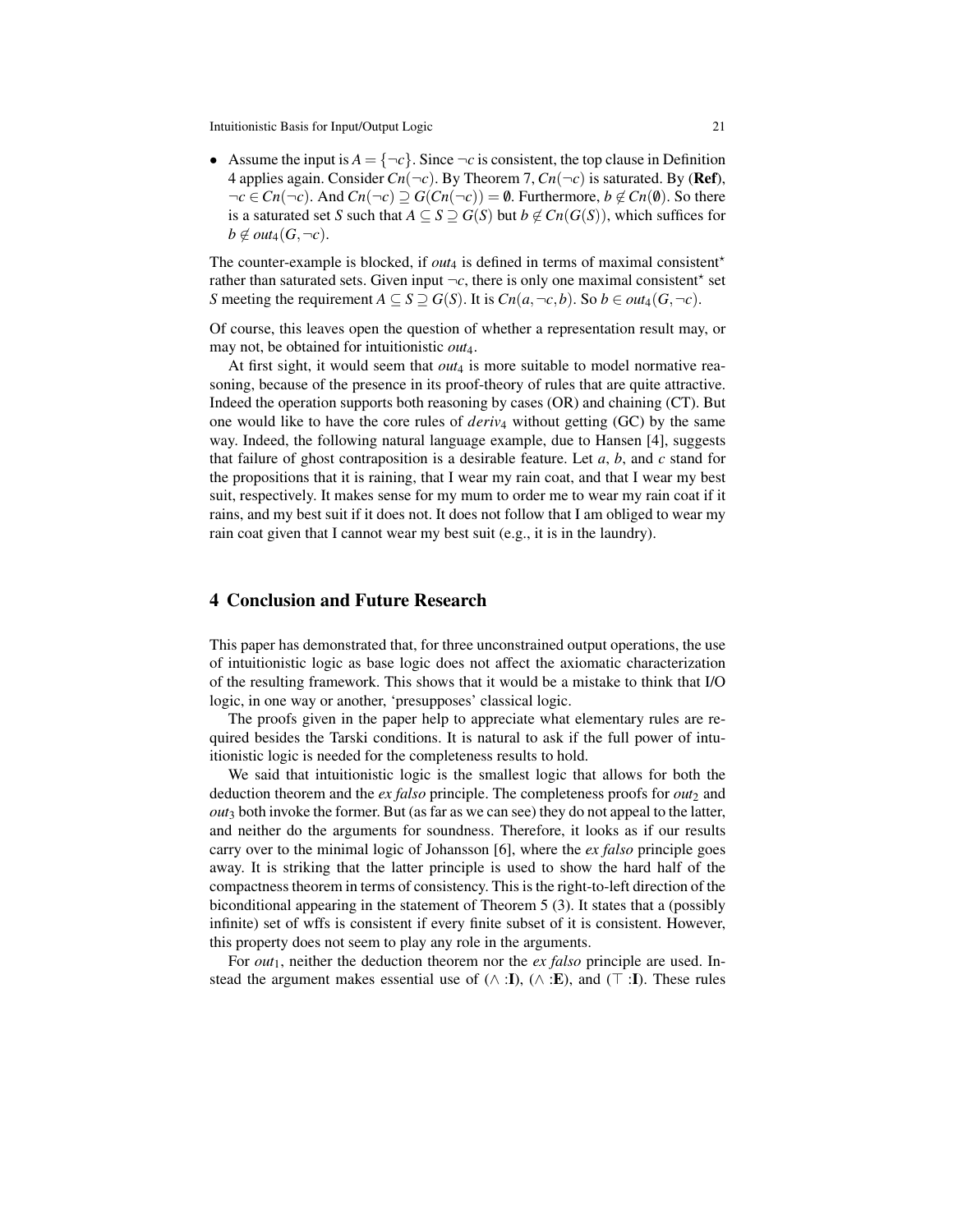can be viewed as the cornerstone of a natural deduction system, and they appear in logics weaker than intuitionistic logic, like the aforementioned minimal logic. What is clear is that some substructural logic like relevance logic would not do the job.  $(T : I)$  goes away along with (Mon).

Several directions for future research can be taken. First, the question of whether a representation result may, or may not, be obtained for *out*<sup>4</sup> remains an open problem. Second, there are known embeddings of the classically-based *out*<sub>2</sub> and *out*<sub>4</sub> into modal logic. It would also be interesting to know if their intuitionistic analogs can be similarly mapped onto intuitionistic modal logic. Third, the question naturally arises as to whether one can move to the algebraic level by using lattices. Both classical and intuitionistic logics can be given an algebraic treatment. The interesting thing about lattices is that they give a geometrical flavor to I/O logic. A lattice is mainly about moving from points to points along a relation  $\geq$ . The travelling always goes in the upwards direction. We can think of the set *G* of generators used in I/O logic as "jump" points or bridges. A pair  $(a, x) \in G$  is an instruction to deviate from a path that would be normally taken. Once we have reached node *a*, instead of continuing up we jump to an unrelated node *x* and continue your journey upwards.

#### Acknowledgements

We would like to thank two anonymous referees and David Makinson for valuable comments.

### **References**

- 1. M. Dummett. The philosophical basis of intuitionistic logic. In *Truth and Other Enigmas*, pages 215–247. MA: Harvard University Press, Cambridge, 1973.
- 2. D. Gabbay. *Semantical Investigations in Heyting's Intuitionistic Logic*. Reidel, Dordrecht, 1981.
- 3. D. Gabbay. *Logic for Artificial Intelligence and Information Technology*, volume 9 of *Texts in Computer Science*. College Publications, London, 2007.
- 4. J. Hansen. Prioritized conditional imperatives: problems and a new proposal. *Autonomous Agents and Multi-Agent Systems*, 17(1):11–35, 2008.
- 5. R. Harrop. On disjunctions and existential statements in intuitionistic systems of logic. *Mathematische Annalen*, 132(4):347–361, 1956.
- 6. I. Johansson. Der Minimalkalkul, ein reduzierter intuitionistischer Formalismus. *Compositio Mathematica*, 4:119–136, 1936.
- 7. S. Kripke. Semantical analysis of intuitionistic logic I. In M. Dummett and J. N. Crossley, editors, *Formal Systems and Recursive Functions*, pages 92–130. North-Holland Publishing Co, Amsterdam, 1965.
- 8. D. Makinson. *Sets, Logic and Maths for Computing*. Springer, London, 2nd edition, 2012.
- 9. D. Makinson and L. van der Torre. Input/output logics. *Journal of Philosophical Logic*, 29(4):383–408, 2000.
- 10. D. Makinson and L. van der Torre. Constraints for input/output logics. *Journal of Philosophical Logic*, 30(2):155–185, 2001.